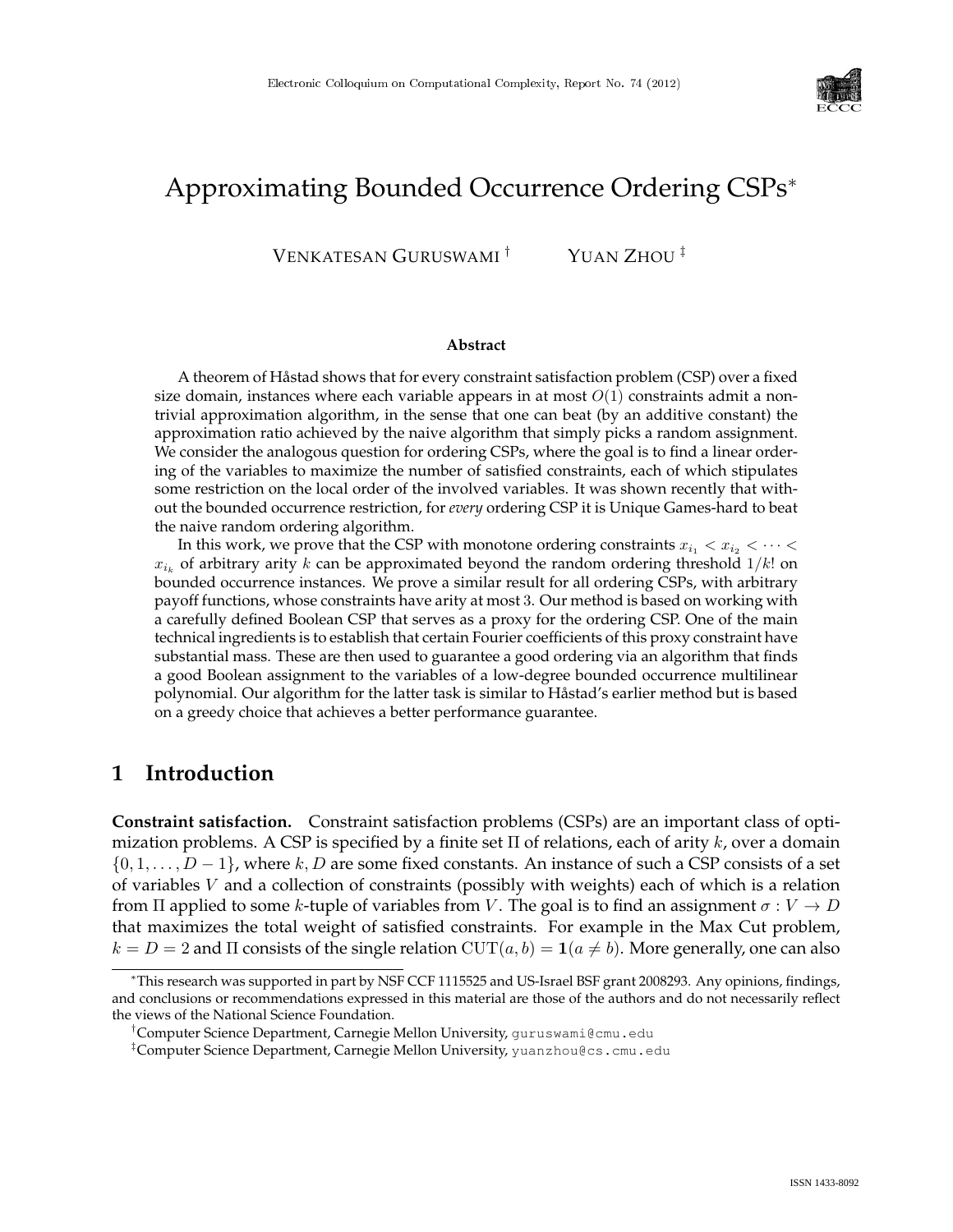<span id="page-1-0"></span>allow real-valued payoff functions  $f: \{0, 1, \ldots, D-1\}^k \to \mathbb{R}^+$  in  $\Pi$  (instead of just  $\{0, 1\}$ -valued functions), with the goal being to find an assignment maximizing the total payoff.

Most Max CSP problems are NP-hard, and there is by now a rich body of work on approximation algorithms and hardness of approximation results for CSPs. Algorithmically, semidefinite programming (SDP) has been the principal tool to obtain good approximation ratios. In fact, SDP is universal for CSPs in the sense that under the Unique Games conjecture a certain canonical SDP achieves the optimal approximation ratio [\[Rag08\]](#page-14-0). However, many CSPs, including Max 3SAT, Max 3LIN, Max NAE-4-SAT, etc., are *approximation resistant*, meaning that for any  $\epsilon > 0$ , even when given a  $(1 - \epsilon)$ -satisfiable instance, it is hard to find an assignment that satisfies more than a fraction  $r + \epsilon$  of the constraints, where r, the *random assignment threshold*, is the expected fraction of constraints satisfied by a random assignment [Hås01, [AM09\]](#page-13-0). In other words, it is hard to improve upon the naive algorithm that simply picks a random assignment without even looking at the structure of the instance.

Let us call a CSP that is not approximation resistant as *non-trivially approximable*. Inspite of a rich body of powerful algorithmic and hardness results, we are quite far from a complete classification of all CSPs into approximation resistant or non-trivially approximable. Several partial results are known; for example, the classification is known for Boolean predicates of arity 3. It is known that every binary CSP (i.e., whose constraints have arity 2), regardless of domains size (as long as it is fixed), is non-trivially approximable via a SDP-based algorithm [\[GW95,](#page-14-2) [EG04,](#page-14-3) Hås08]. In a different vein, Håstad [Hås00] showed that for *every* Boolean CSP, when restricted to sparse instances where each variable participates in a bounded number  $B$  of constraints, one can beat the random assignment threshold (by an amount that is at least  $\Omega(1/B)$ ). Trevisan showed that for Max 3SAT beating the random assignment threshold by more than  $O(1/\sqrt{B})$  is NP-hard, so some degradation of the performance ratio with the bound  $B$  is necessary [\[Tre01\]](#page-14-6).

**Ordering CSPs.** With this context, we now turn to ordering CSPs, which are the focus of this paper. The simplest ordering CSP is the well-known Maximum Acyclic Subgraph (MAS) problem, where we are given a directed graph and the goal is to order the vertices  $V = \{x_1, \ldots, x_n\}$  of the graph so that a maximum number of edges go forward in the ordering. This can be viewed as a "CSP" with variables V and constraints  $x_i < x_j$  for each directed edge  $(x_i, x_j)$  in the graph; the difference from usual CSPs is that the variables are to be ordered, i.e., assigned values from  $\{1, 2, \ldots, n\}$ , instead of being assigned values from a fixed domain (of size independent of n).

An ordering CSP of arity k is specified of a constraint  $\Pi : S_k \to \{0,1\}$  where  $S_k$  is the set of permutations of  $\{1, 2, \ldots, k\}$ . An instance of such a CSP consists of a set of variables V and a collection of constraints which are (ordered) k-tuples. The constraint tuple  $e = (x_{i_1}, x_{i_2}, \dots, x_{i_k})$ is satisfied by an ordering of V if the local ordering of the variables  $x_{i_1}, x_{i_2}, \cdots, x_{i_k}$ , viewed as an element of  $S_k$ , belongs to the subset  $\Pi$ . The goal is to find an ordering that maximizes the number of satisfied constraint tuples. An example of an arity 3 ordering CSP is the *Betweenness* problem with constraints of the form  $x_{i_2}$  occurs between  $x_{i_1}$  and  $x_{i_3}$  (this corresponds to the subset  $\Pi = \{123, 321\}$  of  $S_3$ ). More generally, one can allow more than one kind of ordering constraint, or even a payoff function  $\omega_e: S_k \to \mathbb{R}^+$  for each constraint tuple  $e.$  The goal in this case is to find an ordering  $\cal O$  that maximizes  $\sum_e\omega_e({\cal O}_{|e})$  where  ${\cal O}_{|e}$  is the relative ordering of vertices in  $e$  induced by  $\mathcal{O}$ .

For the problem to decide whether all the constraints of an ordering CSP can be satisfied or not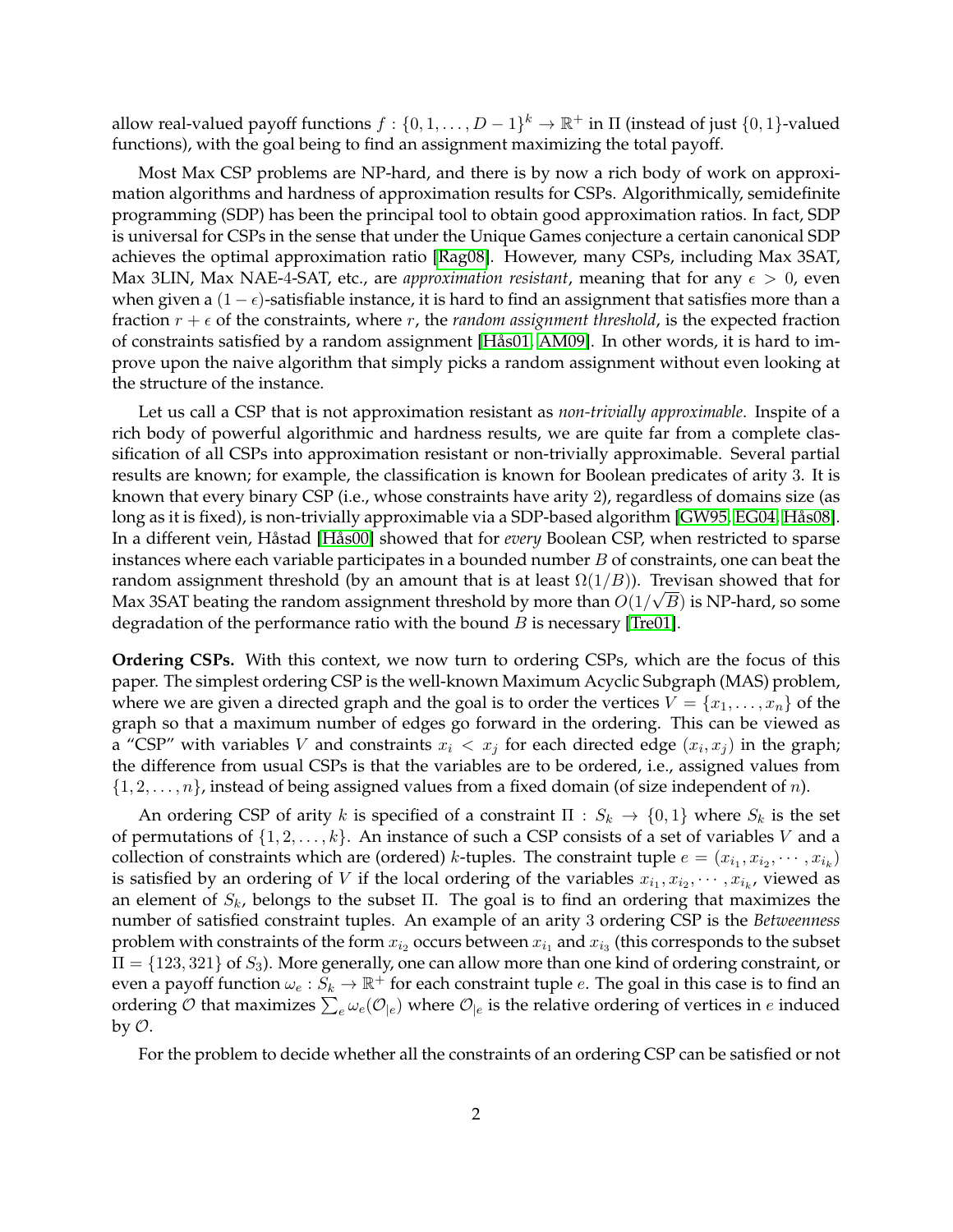<span id="page-2-1"></span>(i.e. the decision version), [\[GM06\]](#page-14-7) showed a dichotomy theorem for 3-ary ordering CSPs. [\[BK10\]](#page-13-1) proved a more generalised dichotomy theorem for a broader class of problems (the temporal CSPs) of all arities.

Now we turn to the optimization problem – to maximize the number of satisfied ordering constraints. Despite much algorithmic progress on CSPs, even for MAS there was no efficient algorithm known to beat the factor  $1/2$  achieved by picking a random ordering. This was explained by the recent work [\[GMR08\]](#page-14-8) which showed that such an algorithm does not exist under the Unique Games conjecture, or in other words, MAS is approximation resistant. This hardness result was generalized to all ordering CSPs of arity 3 [\[CGM09\]](#page-13-2), and later to higher arities, showing that every ordering CSP is approximation resistant (under the UGC) [\[GHM](#page-14-9)+[1](#page-2-0)1]<sup>[1</sup>

In light of this pervasive hardness of approximating ordering CSPs, in this work we ask the natural question raised by Håstad's algorithm for bounded occurrence CSPs [Hås00], namely whether bounded occurrence instances of ordering CSPs admit a non-trivial approximation. For the case of MAS, Berger and Shor [\[BS97\]](#page-13-3) gave an efficient algorithm that given any directed graph √ of total degree  $D$ , finds an ordering in which at least a fraction  $(1/2 + \Omega(1/\sqrt{D}))$  of the edges go forward. This shows that bounded occurrence MAS is non-trivially approximable. The algorithm is quite simple, though its analysis is subtle. The approach is to order the vertices randomly, and process vertices in this order. When a vertex is processed, if it has more incoming edges than outgoing edges (in the graph at that stage), all outgoing edges are removed, and otherwise all its incoming edges are removed. The graph remaining after all the vertices are processed is returned as the acyclic subgraph.

Evidently, this algorithm is tailored to the MAS problem, and heavily exploits its underlying graph-theoretic structure. It therefore does not seem amenable for extensions to give non-trivial approximations to other ordering CSPs.

**Our results.** In this work, we prove that important special cases of ordering CSPs do admit nontrivial approximation on bounded occurrence instances. In particular, we prove this for the following classes of ordering CSPs:

- 1. The monotone ordering k-CSP for arbitrary k with constraints of the form  $x_{i_1} < x_{i_2} < \cdots <$  $x_{i_k}$  (i.e., the CSP defined by the constraint subset  $\{123\dots k\}\subseteq S_k$  consisting of the identity permutation). This can be viewed as the arity  $k$  generalization of the MAS problem. (Note that we allow multiple constraint tuples on the same *set* of k variables, just as one would allow 2-cycles in a MAS instance given by a directed graph.)
- 2. All ordering CSPs of arity 3, even allowing for arbitrary payoff functions as constraints.

Our proofs show that these ordering CSPs admit an ordering into "4 slots" that beats the random ordering threshold. We remark that CSP instances which are satisfiable for orderings into  $n$  slots but do not admit good "c slot" solutions for any fixed constant c are the basis of the Unique Games hardness results for ordering CSPs [\[GMR08,](#page-14-8) [GHM](#page-14-9)<sup>+</sup>11]. Our results show that for arity 3 CSPs and monotone ordering k-ary CSPs such gap instances cannot be bounded occurrence.

<span id="page-2-0"></span><sup>1</sup>This does not rule out non-trivial approximations for *satisfiable* instances. Of course for satisfiable instances of MAS, which correspond to DAGs, topological sorting satisfies all the constraints. For Betweenness, a factor 1/2 approximation for satisfiable instances is known [\[CS98,](#page-13-4) [Mak09\]](#page-14-10).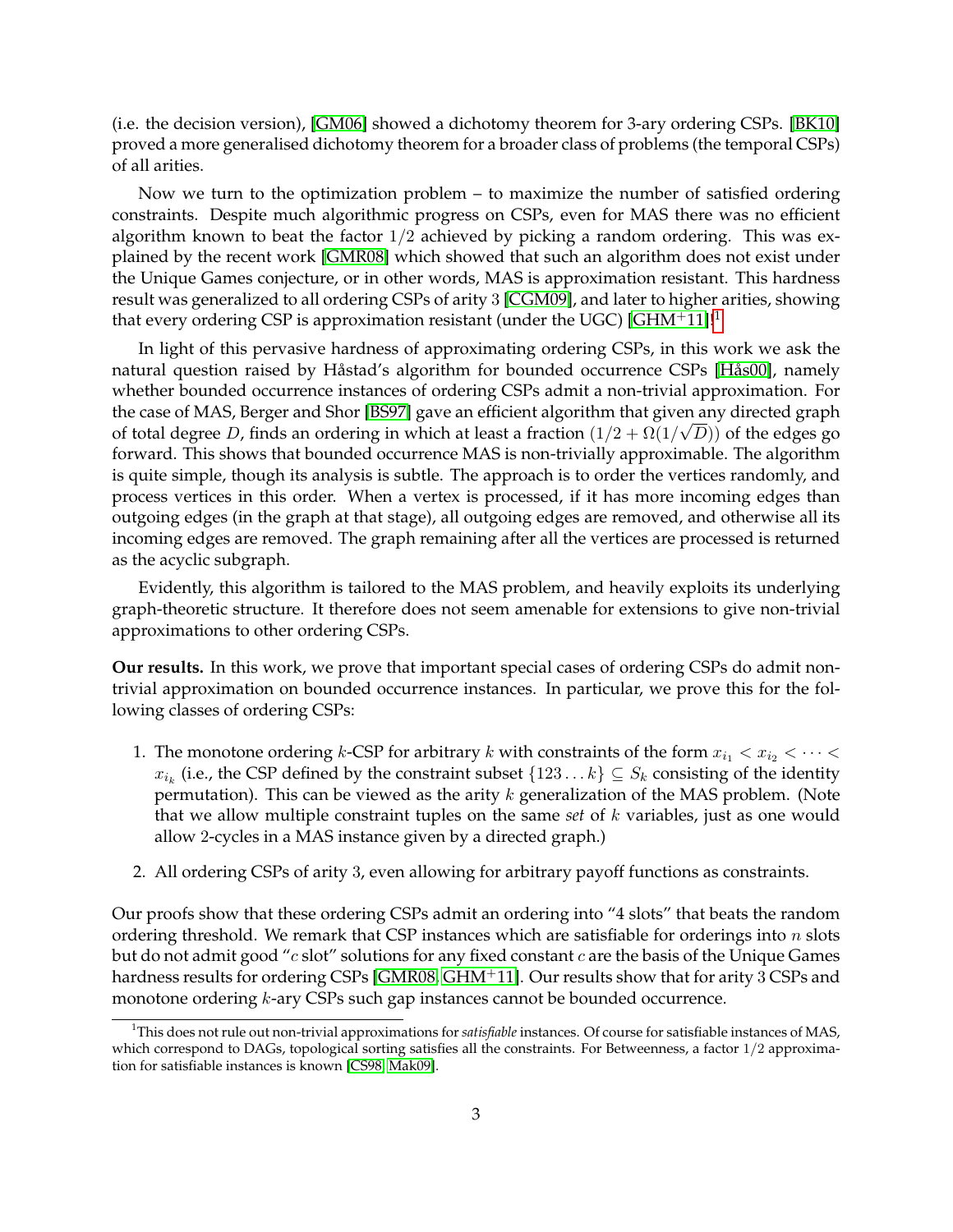<span id="page-3-1"></span>**Our methods.** As mentioned above, the combinatorial approach of the Berger-Shor algorithm for MAS on degree-bounded graphs seems to have no obvious analog for more complicated ordering constraints. We prove our results by applying (after some adaptations) Håstad's algorithm [Hås00] to certain "proxy" Boolean CSPs that correspond to solutions to the ordering CSP that map the variables into a domain of size 4. The idea is to only consider orderings where the range is a small constant (like [4]) instead of [n]. This idea was also used in recent hardness results on ordering [\[GMR08,](#page-14-8) [CGM09,](#page-13-2) [GHM](#page-14-9)+11]. But the fact that one can afford to restrict the range even for algorithm design (in the case of some CSPs) is a surprise.

For the case of monotone ordering constraints (of arbitrary arity  $k$ ), we prove that for this proxy payoff function on the Boolean hypercube, a specific portion of the Fourier spectrum carries non-negligible mass. This is the technical core of our argument. Once we establish this, the task becomes finding a Boolean assignment to the variables of a bounded-occurrence low-degree multilinear polynomial (namely the sum of the Fourier representations of all the constraints) that evaluates to a real number that is non-negligibly larger than the constant term (which is the random assignment threshold). We present a greedy algorithm for this latter task which is similar to Håstad's algorithm [Hås00], but yields somewhat better quantitative bounds.

Our result on general ordering 3-CSPs faces an additional complication since it can happen that the concerned part of Fourier spectrum is in fact zero for certain kinds of constraints. We identify all the cases when this troublesome phenomenon occurs, proving that in such cases the pay-off function can be expressed as a linear combination of arity 2 pay-off functions (accordingly, we call these cases as "binary representable" pay-off functions). If the binary representable portion of the pay-offs is bounded away from 1, then the remaining pay-offs (which we call "truly 3-ary") contribute a substantial amount to the Fourier spectrum. Fortunately, the binary representable portion of pay-offs can be handled by our argument for monotone ordering constraints (specialized to arity two). So in the case when they comprise most of the constraints, we prove that their contribution to the Fourier spectrum is significant and cannot be canceled by the contribution from the truly 3-ary pay-offs.

#### **1.1 Outline for the rest of the paper**

In Section [2,](#page-3-0) we formally define the ordering CSPs with bounded occurrence, and the proxy problems (the t-ordering version). We also introduce the notation and analytic tools we will need in the remainder of the paper. In Section [3,](#page-5-0) we present an algorithm which is a variant of Håstad's algorithm in [Hås00], and is used to solve the proxy problems. In Section [4](#page-7-0) and Section [5,](#page-10-0) we prove the two main theorems (Theorems [1](#page-7-1) and [2\)](#page-10-1) of the paper.

#### <span id="page-3-0"></span>**2 Preliminaries**

#### **2.1 Ordering CSPs, bounded occurrence ordering CSPs**

An *ordering* over vertex set V is an *injective* mapping  $\mathcal{O}: V \to \mathbb{Z}^+$ . An instance of k-ary monotone ordering problem  $G = (V, E, \omega)$  consists of vertex set V, set E of k-tuples of distinct vertices, and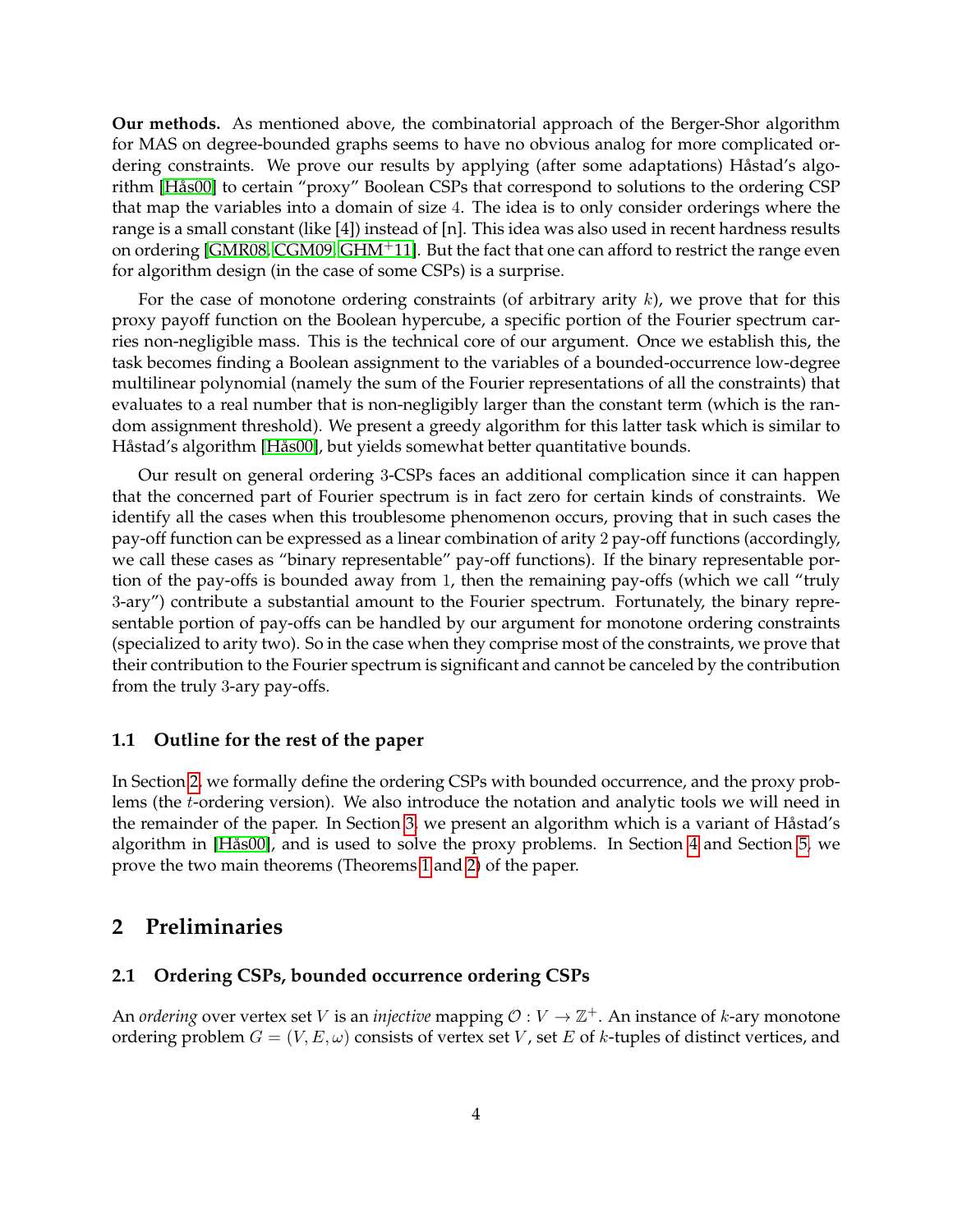weight function  $\omega: E \to \mathbb{R}^+$ . The weight satisfied by ordering  $\mathcal O$  is

$$
\mathsf{Val}^{\mathcal{O}}(G) \stackrel{\mathrm{def}}{=} \sum_{e = (v_{i_1}, v_{i_2}, \cdots, v_{i_k}) \in E} \omega(e) \cdot \mathbf{1}_{\mathcal{O}(v_{i_1}) < \mathcal{O}(v_{i_2}) < \cdots < \mathcal{O}(v_{i_k})}.
$$

We also denote the value of the optimal solution by

$$
\mathsf{Val}(G) \stackrel{\text{def}}{=} \max_{\text{injective } \mathcal{O}: V \to \mathbb{Z}} \{ \mathsf{Val}^{\mathcal{O}}(G) \}.
$$

We can extend the definition of the monotone ordering problem to ordering CSPs  $\mathcal{I} = (V, E, \Omega)$ with general pay-off functions, where V and E are similarly defined. For each k-tuple  $e =$  $(v_1, v_2, \dots, v_k) \in E$ , a general pay-off function  $\omega_e \in \Omega$ , mapping from all k! possible orderings among  $\mathcal{O}(v_1)$ ,  $\mathcal{O}(v_2),\cdots,\mathcal{O}(v_k)$  to  $\mathbb{R}^{\geqslant 0}$ , is introduced. That is, for an ordering  $\mathcal{O}$ , its pay-off  $\omega_e(\breve{\mathcal{O}})$ for constraint tuple e only depends on  $\mathcal{O}_{|e}$ , the relative ordering on vertices of e induced by  $\mathcal{O}$ . The overall pay-off achieved by an ordering  ${\cal O}$  is defined as Val $^{\cal O}({\cal I})\stackrel{\rm def}{=} \sum_{e\in E}\omega_e({\cal O}).$  The optimal pay-off for the instance is then given by

$$
\mathsf{Val}(\mathcal{I}) \stackrel{\text{def}}{=} \max_{\text{injective } \mathcal{O}: V \to \mathbb{Z}} \{ \mathsf{Val}^{\mathcal{O}}(\mathcal{I}) \}.
$$

An ordering CSP problem  $\mathcal{I} = (V, E, \Omega)$  (or a monotone ordering problem  $G = (V, E, \omega)$ ) is called *B*-occurrence bounded if each vertex  $v \in V$  occurs in at most *B* tuples in *E*.

#### **2.2 The** t**-ordering version of ordering CSPs**

We start this section with several definitions. Two orderings  $O$  and  $O'$  are *essentially the same* if  $\forall u, v \in V, \mathcal{O}(u) < \mathcal{O}(v) \Leftrightarrow \mathcal{O}'(u) < \mathcal{O}'(v)$ , otherwise we call them *essentially different*. For a positive integer m, denote  $[m] = \{1, 2, ..., m\}$ . For integer  $t > 0$ , a *t-ordering* on V is a mapping  $\mathcal{O}_t:V\to[t]$ , not necessarily injective. An ordering  $\mathcal O$  is *consistent* with a *t*-ordering  $\mathcal O_t$ , denoted by  $\mathcal{O} \sim \mathcal{O}_t$ , when  $\forall u, v \in V$ ,  $\mathcal{O}_t(u) < \mathcal{O}_t(v) \Rightarrow \mathcal{O}(u) < \mathcal{O}(v)$ .

The monotone ordering problem  $G$  can be naturally extended to its  $t$ -ordering version, which is a regular CSP problem over domain [t] defined as follows. For each constraint  $e = (v_1, v_2, \dots, v_k) \in$ E, we introduce a pay-off function

$$
\pi_e(\mathcal{O}_t) \stackrel{\text{def}}{=} \mathop{\mathbf{E}}_{\mathcal{O}\sim\mathcal{O}_t}[\mathbf{1}_{\mathcal{O}(v_1)<\mathcal{O}(v_2)<\cdots<\mathcal{O}(v_k)}],
$$

where the expectation is uniformly taken over all the essentially different orderings  $\mathcal O$  that are consistent with  $\mathcal{O}_t$ . (In this paper, when  $\mathcal O$  becomes a random variable for total ordering without further explanation, it is always uniformly taken over all essentially different orderings (that satisfy certain criteria).) Note that although  $\pi_e$  receives an *n*-dimensional vector as parameter in the equation above, its value depends only on the k values to  $v_1, v_2, \dots, v_k$ . Then the k-ary CSP problem (*t*-ordering version of G) is to find the *t*-ordering  $\mathcal{O}_t$  to maximize the objective function

$$
\mathsf{Val}^{\mathcal{O}_t}_t(G) \stackrel{\text{def}}{=} \sum_{e \in E} \omega(e) \cdot \pi_e(\mathcal{O}_t).
$$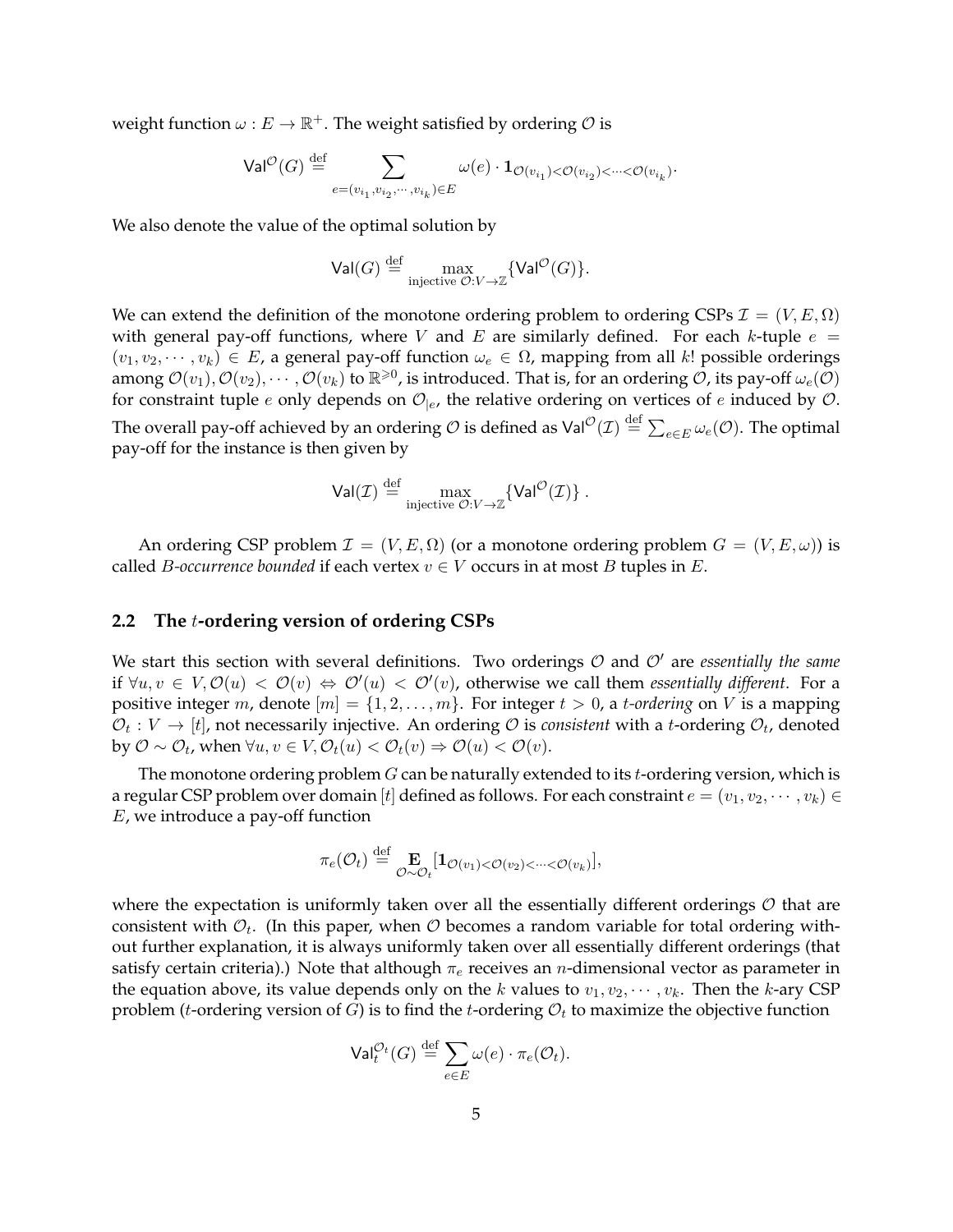We denote the value of the optimal solution by

$$
\mathsf{Val}_t(G) \stackrel{\text{def}}{=} \max_{\mathcal{O}_t \in [t]^n} \{ \mathsf{Val}_t^{\mathcal{O}_t}(G) \}.
$$

We can also extend the ordering CSP problem  $I$  with general pay-off functions to its  $t$ -ordering version. For each constraint  $e \in E$ , the pay-off function in the t-ordering version is defined as  $\pi_e(\mathcal{O}_t)$   $\stackrel{\rm def}{=} \mathbf{E}_{\mathcal{O}\sim\mathcal{O}_t}[\omega_e(\mathcal{O})].$  The pay-off achieved by a particular  $t$ -ordering  $\mathcal{O}_t$  is given by  $\mathsf{Val}^{\mathcal{O}_t}_t(\mathcal{I}) \stackrel{\text{def}}{=} \sum_{e \in E} \pi_e(\mathcal{O}_t)$ , and the value of the optimal  $t$ -ordering solution is  $\mathsf{Val}_t(\mathcal{I}) \stackrel{\text{def}}{=} \max_{\mathcal{O}_t \in [t]^n} \{\mathsf{Val}^{\mathcal{O}_t}_t(\mathcal{I})\}.$ 

Our approach to getting a good solution for (occurrence bounded) ordering CSPs is based on the following fact.

<span id="page-5-1"></span>**Fact 1.** For all positive integers t,  $Val(\mathcal{I}) \geq Val_t(\mathcal{I})$ .

Note that for  $t = 1$ , Val<sub>1</sub>(*I*) equals the expected pay-off of a random ordering. Since the monotone ordering problem is a special case of ordering CSP with general pay-off functions, Fact [1](#page-5-1) is also true for the monotone ordering problem. By fact [1,](#page-5-1) it is enough to find a good solution for *t*-ordering version of  $\mathcal I$  (or  $G$ ) to show that  $Val(\mathcal I)$  (or  $Val(G)$ ) is large.

#### **2.3 Fourier transform of Boolean functions**

For every  $f: \{-1,1\}^d \to \mathbb{R}$ , we write the Fourier expansion of  $f$  as

$$
f(x) = \sum_{S \subseteq [d]} \hat{f}(S) \chi_S(x),
$$

where  $\hat{f}(S)$  is the Fourier coefficient of  $f$  on  $S$ , and  $\chi_S(x) = \prod_{i \in S} x_i$ .

The Fourier coefficients can be computed by the inverse Fourier transform, i.e., for every  $S \subseteq [d]$ ,

$$
\hat{f}(S) = \mathop{\mathbf{E}}_{x \in \{-1,1\}^d} [f(x) \chi_S(x)].
$$

### <span id="page-5-0"></span>**3 Finding good assignments for bounded occurrence polynomials**

Let f be a polynomial in n variables  $x_1, x_2, \ldots, x_n$  containing only multilinear terms of degree at most k with coefficients  $\hat{f}(S)$ . In other words, let  $f(x) = \sum_{S \subseteq [n], |S| \leq k} \hat{f}(S) \chi_S(x)$ . We say that f is D-occurrence bounded if for each coordinate  $i \in [n]$ , we have  $|\{S \ni i : \hat{f}(S) \neq 0\}| \leq D$ . We also define

$$
|f| \stackrel{\text{def}}{=} \sum_{\emptyset \neq S \subseteq [n]} |\hat{f}(S)|.
$$

Then, the following proposition shows us how to find a good assignment for  $f$ .

<span id="page-5-2"></span>**Proposition 1.** Given a D-occurrence bounded polynomial  $f$  of degree at most  $k$ , it is possible, in  $\mathrm{poly}(n, 2^k)$ *time, to find*  $x \in \{-1,1\}^n$  *such that* 

$$
f(x) \geq \hat{f}(\emptyset) + |f|/(2kD).
$$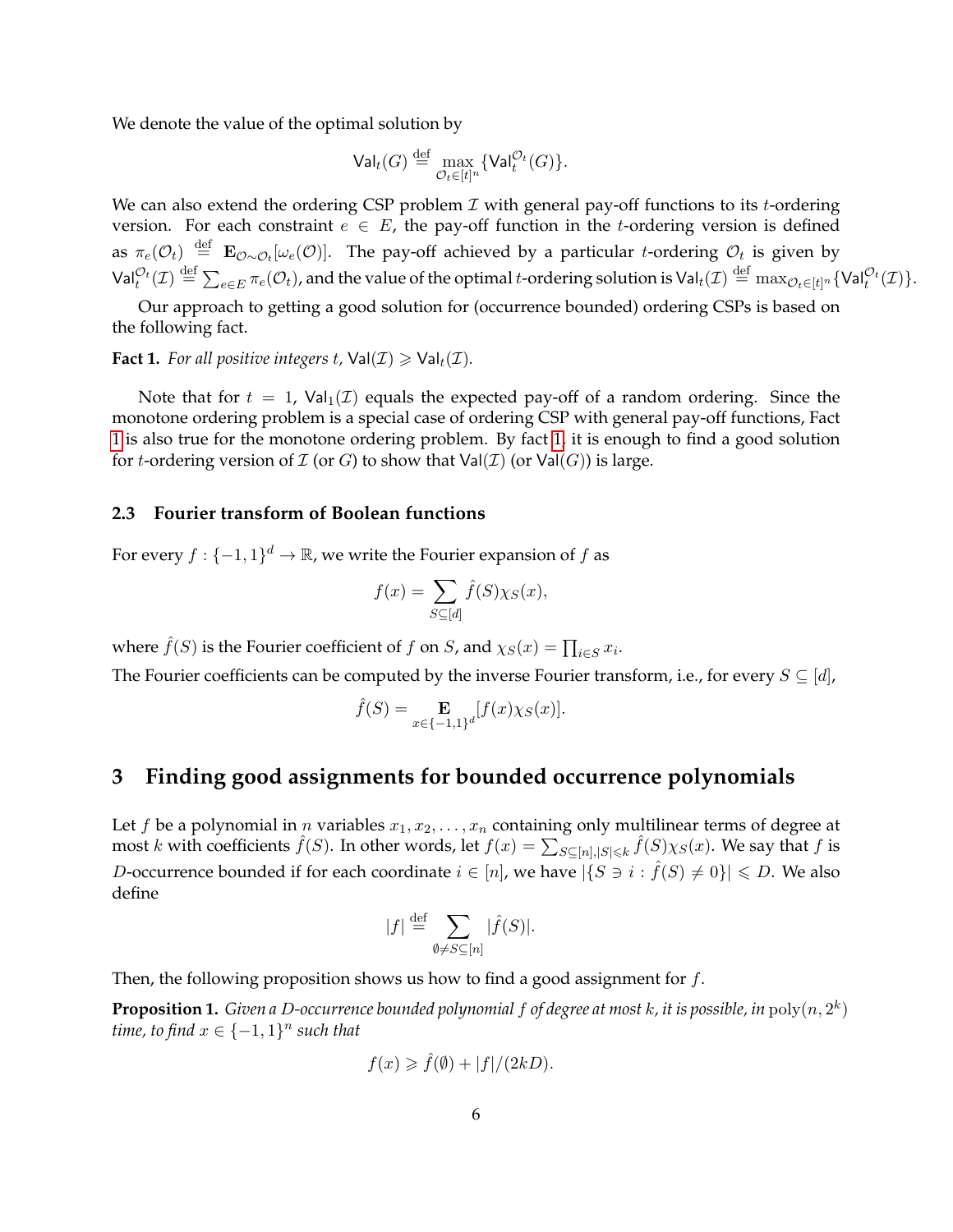<span id="page-6-0"></span>*Proof.* We use the following algorithm to construct x.

**Algorithm.** As long as  $|f| > 0$ , the algorithm finds a non-empty set  $T$  that maximizes  $|\hat{f}(T)|$ , and let  $\gamma = \hat{f}(T)$ . We want to make sure we get  $|\gamma|$  for credit while not losing too much other terms in  $|f|.$ 

Note that for all  $\emptyset \neq U\subsetneq T$ , we have  ${\bf E}_{z\in\{-1,1\}^T:\chi_T(z)=\text{sgn}(\hat{f}(T))}[\chi_U(z)]=0$  , and therefore

$$
\mathop{\mathbf{E}}_{z \in \{-1,1\}^T: \chi_T(z) = \text{sgn}(\hat{f}(T))} \left[ \sum_{U \subseteq T} \hat{f}(U) \chi_U(z) \right] = \hat{f}(\emptyset) + |\hat{f}(T)| = \hat{f}(\emptyset) + |\gamma|.
$$

We can enumerate all the  $z \in \{-1,1\}^T$  such that  $\chi_T(z_{|T}) \, = \, \text{sgn}(\hat{f}(T))$  to find a particular  $z^*$ , with  $\sum_{U\subseteq T}\hat{f}(U)\chi_U(z^*)\,\geqslant\,\hat{f}(\emptyset)+|\gamma|$  . We fix  $x_{|T}\,=\,z^*.$  For the rest of the coordinates, let  $g$  :  $\{-1,1\}^{[n]\setminus T}\to\mathbb{R}$  be defined as,

$$
g(y) \stackrel{\text{def}}{=} f(y, z^*), \forall y \in \{-1, 1\}^{[n] \setminus T}.
$$

We note that g is also a D-occurrence bounded polynomial f of degree at most  $k$ , and by fixing all the variables in  $T$ , we have

$$
\hat{g}(\emptyset) = \sum_{U \subseteq T} \hat{f}(U) \chi_U(z^*) \geq \hat{f}(\emptyset) + |\gamma|.
$$

On the other hand, observing that  $|T|\leqslant k$  and  $|\gamma|$  is an upper bound of all  $|\hat{f}(S)|$  with  $S\neq \emptyset$ , we have

$$
|g| = \sum_{\emptyset \neq S \subseteq [n] \setminus T} |\hat{g}(S)| = \sum_{\emptyset \neq S \subseteq [n] \setminus T} \left| \sum_{U \subseteq T} \hat{f}(S \cup U) \chi_U(z^*) \right|
$$
  
\n
$$
\geqslant \sum_{\emptyset \neq S \subseteq [n] \setminus T} |\hat{f}(S)| - \sum_{\emptyset \neq S \subseteq [n] \setminus T} \sum_{\emptyset \neq U \subseteq T} |\hat{f}(S \cup U)|
$$
  
\n
$$
\geqslant |f| - 2 \sum_{S: S \cap T \neq \emptyset} |\hat{f}(S)|
$$
  
\n
$$
\geqslant |f| - 2 \sum_{i \in T} \sum_{S \ni i} |\hat{f}(S)| \geqslant |f| - 2|T|D|\gamma| \geqslant |f| - 2kD|\gamma|.
$$

Then we can use the two inequalities above to establish  $\hat{g}(\emptyset) + |g|/(2kD) \ge \hat{f}(\emptyset) + |f|/(2kD)$ .

By recursively applying this algorithm on  $g$ , we can eventually fix all the coordinates in  $x$ , and get a constant function whose value is at least  $\hat{f}(\emptyset) + |f|/(2kD)$ .  $\Box$ 

**Remark 1.** The algorithm is similar to Håstad's algorithm in [Hås00] but we make a greedy choice of the term  $\chi_T(x)$  to satisfy (the one with the largest coefficient  $|\hat{f}(T)|$ ) at each stage. Our analysis of the loss in |g| is more direct and leads to a better quantitative bound, avoiding the loss of a "scale" factor (which divides all non-zero coefficients of the polynomial) in the advantage over  $f(\emptyset)$ .

**Remark 2.** In the performance guarantee of the algorithm,  $\hat{f}(\emptyset)$  corresponds to the value of random assignments in the later sections, while  $|f|/(2kD)$  corresponds the advantage we get over random assignments. Because of the  $1/D$  factor, our algorithm gives weaker gaurantee than Berger-Shor gives, but our algorithm extends to permutation CSPs of larger arities.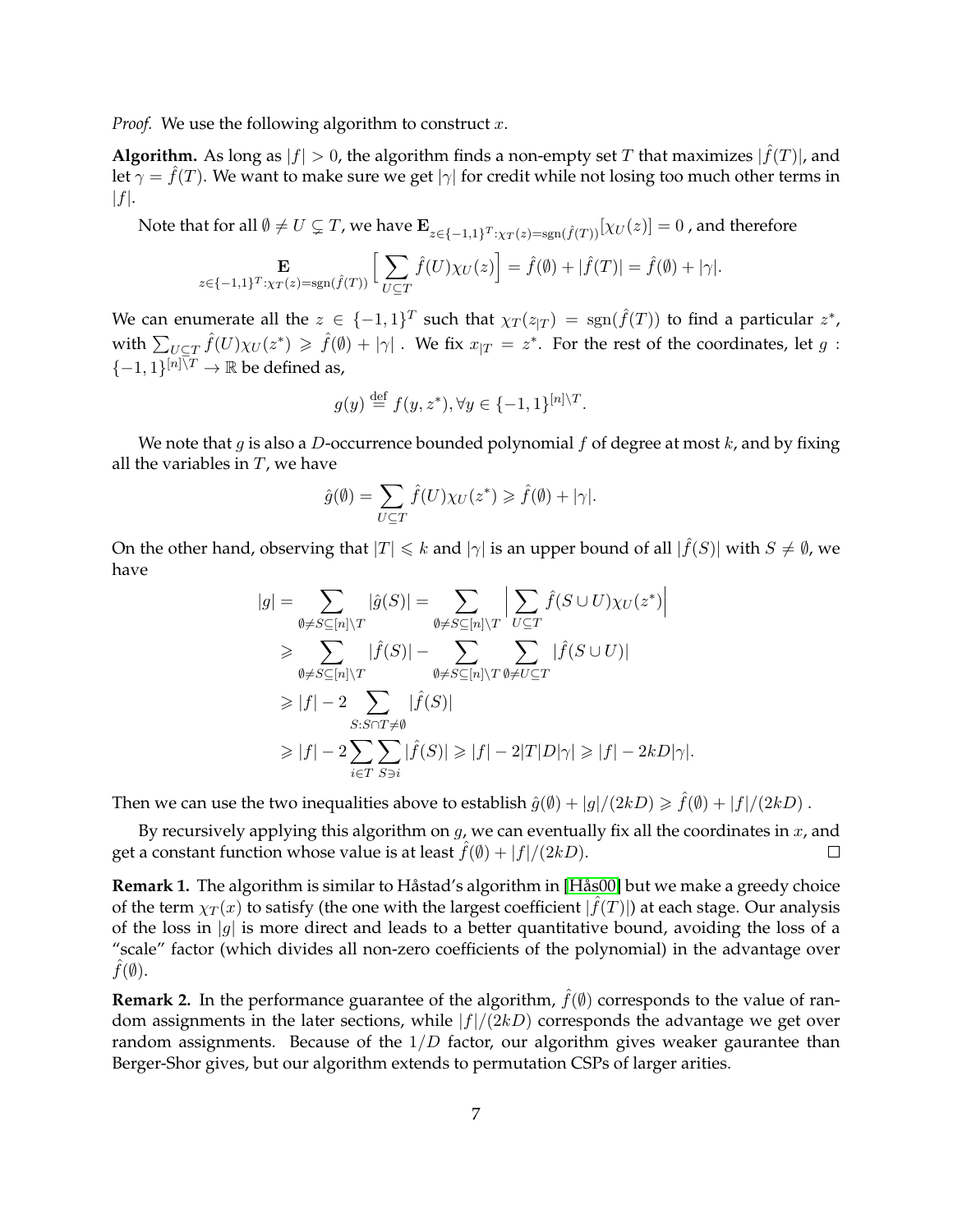### <span id="page-7-0"></span>**4 Bounded occurrence monotone ordering problem**

Our main result in this section is the following.

<span id="page-7-1"></span>**Theorem 1.** For any constant  $k > 1$ , given a B-occurrence bounded k-ary monotone ordering problem  $G =$  $(V, E, \omega)$ , there is a poly-time randomized algorithm to find a solution satisfying at least  $Val(G)(1/k! +$  $\Omega_k(1/B)$ ) *weight (in expectation)*.

To prove the above theorem, we will show the following lemma.

<span id="page-7-2"></span>**Lemma 1.** *For any constant* k > 1*, given a* B*-occurrence bounded* k*-ary monotone ordering problem*  $G = (V, E, \omega)$  *with total weight W. Then it is possible, in polynomial time, to find a 4-ordering solution*  $\mathcal{O}_4$  *with*  $\mathsf{Val}(G)(1/k! + \Omega_k(1/B))$  *weight.* 

Note that given Lemma [1,](#page-7-2) the randomized algorithm that samples ordering  $O \sim O_4$  fulfills the task promised in the theorem.

Lemma [1](#page-7-2) also implies the following.

**Corollary 1.** For any B-occurrence bounded k-ary monotone ordering problem G, we have  $Val_4(G) \geq$  $Val(G)(1/k! + \Omega_k(1/B)).$ 

*Proof of Lemma* [1.](#page-7-2) We begin the proof with the analysis of the pay-off function  $\pi_e : [4]^{v_1, v_2, \dots, v_k} \rightarrow$ R for some  $e = (v_1, v_2, \dots, v_k) \in E$ . We can also view  $\pi_e$  as a real-valued function defined on Boolean cube  $\{-1,1\}^{2k}$ , so that

$$
\pi_e(x_1, x_2, \cdots, x_{2k})
$$
  
=  $\pi_e\Big((1-x_1) + \frac{(1-x_2)}{2} + 1, \cdots, (1-x_{2k-1}) + \frac{(1-x_{2k})}{2} + 1\Big).$ 

If we let  $\Gamma(e)$  be the set of all k! permutations of e, then

$$
\begin{aligned} & \sum_{e' \in \Gamma(e)} \mathbf{E}_{\mathbf{C} \in \mathbb{C}}[\sigma_{4} \in [4]^k} [\pi_{e'}(\mathcal{O}_4)] \\ & = \sum_{e' = (v_{i_1}, v_{i_2}, \cdots v_{i_k}) \in \Gamma(e)} \mathbf{E}_{\mathcal{O}_4 \in [4]^k} \left[ \underset{\mathcal{O} \sim \mathcal{O}_4}{\mathbf{E}} \mathbf{E}_{\mathcal{O}_4} [\mathbf{1}_{\mathcal{O}(v_{i_1}) < \mathcal{O}(v_{i_2}) < \cdots < \mathcal{O}(v_{i_k})}] \right] \\ & = \mathbf{E}_{\mathcal{O}_4 \in [4]^k} \left[ \underset{\mathcal{O} \sim \mathcal{O}_4}{\mathbf{E}} \left[ \underset{e' = (v_{i_1}, v_{i_2}, \cdots v_{i_k}) \in \Gamma(e)}{\sum_{e' = (v_{i_1}, v_{i_2}, \cdots, v_{i_k}) \in \Gamma(e)}} \mathbf{1}_{\mathcal{O}(v_{i_1}) < \mathcal{O}(v_{i_2}) < \cdots < \mathcal{O}(v_{i_k})} \right] \right] = 1. \end{aligned}
$$

Since  $\mathbf{E}_{\mathcal{O}_4 \in [4]^k}[\pi_{e'}(\mathcal{O}_4)]$  is the same for all  $e' \in \Gamma(e)$ , we know that  $\mathbf{E}_{\mathcal{O}_4 \in [4]^k}[\pi_e(\mathcal{O}_4)] = 1/k!$  . Hence we have the following fact.

<span id="page-7-3"></span> $\textbf{Fact 2.} \ \ \widehat{\pi_e}(\emptyset) = \mathop{\mathbf{E}}_{x \in \{-1,1\}^{2k}}[\pi_e(x)] = \mathop{\mathbf{E}}_{\mathcal{O}_4 \in [4]^k}[\pi_e(\mathcal{O}_4)] = \frac{1}{k!} \ .$ 

By Fact [2,](#page-7-3) if we apply the algorithm in Proposition [1,](#page-5-2) to the objective function  $f(x)=\sum_{e\in E}\omega(e)\pi_e(x)$ of the 4-ordering version, we are guaranteed to have a solution that is no worse than the random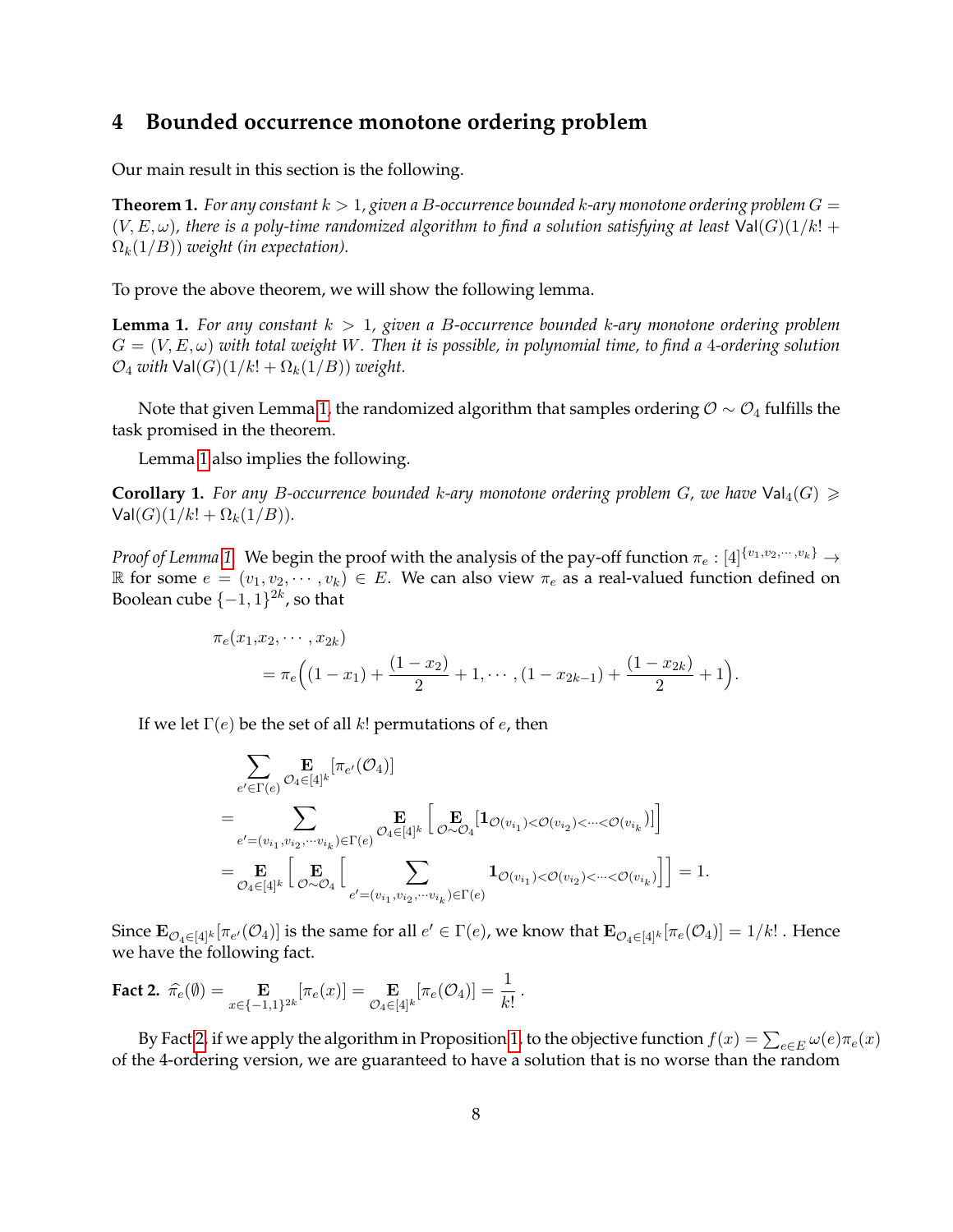threshold  $(1/k!)$ . Then, we only need to identify some non-negligible weights on the rest of the Fourier spectrum of  $f$ .

Let  $S_{\text{odd}} = \{2i - 1|i \in [k]\}$ , and  $S_{\text{odd}}^+ = S_{\text{odd}} \cup \{2k\}$ . We make the following claim which we will prove in Appendix [A.](#page-14-11)

<span id="page-8-0"></span>**Claim 1.** 
$$
\widehat{\pi}_e(S_{\text{odd}}^+) = \frac{-2^{1-k} + 2^{2-2k}}{k!}
$$
.

The above claim makes sure there is indeed non-negligible mass on non-empty-set Fourier coefficients for each constraint. Then we prove that, when summing up these constraints, either of the following two cases happens.

- Some weights shown in Claim [1](#page-8-0) are not canceled by others, and finally appears in the nonempty-set Fourier coefficients for the final objective function  $f$ .
- Some weights are canceled by others, but in this case, the guarantee by  $\hat{f}(\emptyset)$  itself beats  $1/k!$ in terms of approximation ratio.

We define

$$
\widehat{\|\pi_e\|} = \sum_{S \subseteq [2k]: \forall i \in [k], S \cap \{2i-1, 2i\} \neq \emptyset} |\widehat{\pi_e}(S)|.
$$

Now Claim [1](#page-8-0) implies  $\hat{\|\pi_e\|} = \Omega_k(1)$  for all  $k \geqslant 2$ . Let  $\Gamma \subseteq E$  be a set of constraints sharing the same  $\Gamma(e)$ , and let us define, by abusing notation slightly

$$
\omega(\Gamma) = \sum_{e \in \Gamma} \omega(e), \ \omega_{\max}(\Gamma) = \max_{e \in \Gamma} \{ \omega(e) \}, \ \text{and} \ \pi_{\Gamma}(x) = \sum_{e \in \Gamma} \omega(e) \pi_e(x) .
$$

We treat  $\pi_{\Gamma}:\{-1,1\}^{2k}\to\mathbb{R}$  as a real-valued function defined on a Boolean cube.

The idea of defining  $\hat{\|} \pi_e \hat{\|}$  and  $\Gamma$  is as follows. The Fourier mass identified in Claim [1](#page-8-0) could be canceled within  $\Gamma$ , but once the mass goes into  $\|\pi_\Gamma\|$ , it cannot be canceled by  $\|\pi_{\Gamma'}\|$  for a different Γ', and will finally go into |f|. Then the following lemma shows that either  $\|\pi_{\Gamma}\|$ , or  $\widehat{\pi_{\Gamma}}(\emptyset)$  alone, heats  $\mu_{\Gamma}$  (Γ)  $\mu$ , where  $\mu_{\Gamma}$  (Γ) is an unperhasing on the optimal solution's parformance on th beats  $\omega_{\text{max}}(\Gamma)/k!$ , where  $\omega_{\text{max}}(\Gamma)$  is an upperbound on the optimal solution's performance on the constraints in Γ.

<span id="page-8-1"></span>**Lemma 2.** For all 
$$
\alpha
$$
,  $0 < \alpha < 1$ , we have  $\widehat{\pi_{\Gamma}}(\emptyset) + \alpha \|\pi_{\Gamma}\| \geq \omega_{\max}(\Gamma)\left(\frac{1}{k!} + \alpha \cdot \Omega_k(1)\right)$ .

*Proof.* First, by Fact [2,](#page-7-3) we know that  $\widehat{\pi_{\Gamma}}(\emptyset) = \sum_{e \in \Gamma} \widehat{\pi_{e}}(\emptyset) = \omega(\Gamma) \cdot \frac{1}{k!}$  $\frac{1}{k!}$ . Let  $e^* \in \Gamma$  be the constraint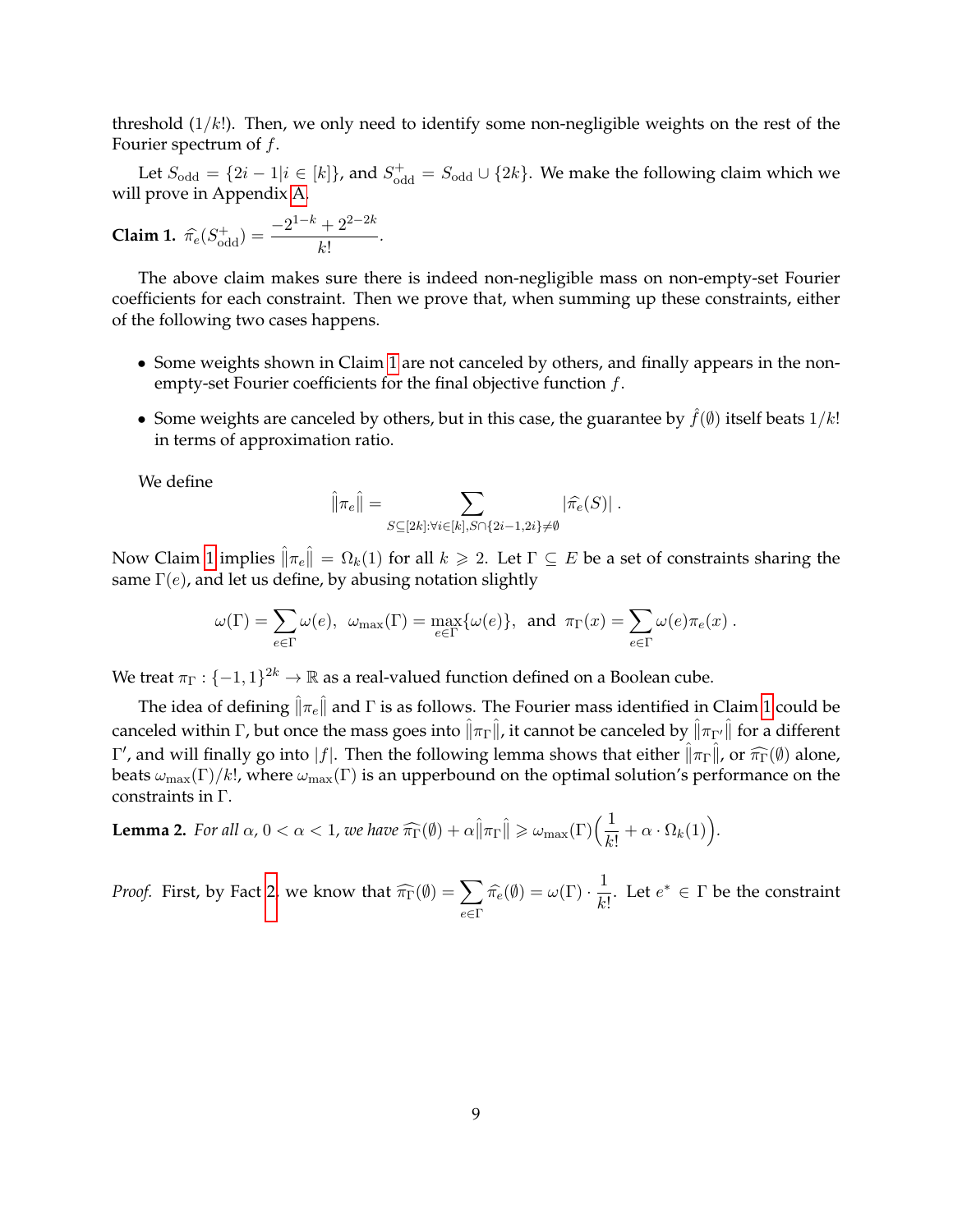with the most weight. If  $\omega(e^*) = \omega_{\text{max}}(\Gamma) \geqslant 2/3 \cdot \omega(\Gamma)$ , we have

$$
\begin{split} \widehat{\pi_{\Gamma}}(\emptyset) + \alpha \|\pi_{\Gamma}\| &= \widehat{\pi_{\Gamma}}(\emptyset) + \alpha \|\sum_{e \in \Gamma} \omega(e)\pi_{e}\| \\ &\geq \widehat{\pi_{\Gamma}}(\emptyset) + \alpha \Big(\|\omega(e^{*})\pi_{e^{*}}\| - \sum_{e \in \Gamma\setminus\{e^{*}\}} \|\omega(e)\pi_{e}\|\Big) \\ &= \omega(\Gamma) \cdot \frac{1}{k!} + \alpha \Big(\omega(e^{*}) - \sum_{e \in \Gamma\setminus\{e^{*}\}} \omega(e)\Big)\|\pi_{e^{*}}\| \\ &\geq \omega_{\max}(\Gamma) \Big(\frac{1}{k!} + \frac{\alpha}{2}\|\pi_{e^{*}}\|\Big) = \omega_{\max}(\Gamma) \Big(\frac{1}{k!} + \alpha \cdot \Omega_{k}(1)\Big). \end{split}
$$

where the last step follows from Claim [1.](#page-8-0) On the other hand, when  $\omega(e^*) = \omega_{\max}(\Gamma) < 2/3 \cdot \omega(\Gamma)$ ,

$$
\widehat{\pi_{\Gamma}}(\emptyset) + \alpha \widehat{\|\pi_{\Gamma}\|} \geqslant \widehat{\pi_{\Gamma}}(\emptyset) = \omega(\Gamma) \cdot \frac{1}{k!} > \omega_{\max}(\Gamma) \Big(\frac{1}{k!} + \frac{1}{2} \cdot \frac{1}{k!}\Big) = \omega_{\max}(\Gamma) \Big(\frac{1}{k!} + \Omega_k(1)\Big).
$$

Given a k-ary monotone ordering problem  $G = (V, E, \omega)$ , we partition  $E = \Gamma_1 \cup \Gamma_2 \cup \cdots \cup \Gamma_m$ into m disjoint groups, so that constraints  $e_j$  in each group  $\Gamma_i$  share a distinct  $\Gamma(e)$  value. Then we write the objective function of its 4-ordering version as

$$
f(x) = \sum_{e \in E} \omega(e)\pi_e(x) = \sum_{i=1}^m \sum_{e \in \Gamma_i} \pi_e(x) = \sum_{i=1}^m \pi_{\Gamma_i}(x),
$$

where  $f: \{-1,1\}^{2n} \to \mathbb{R}$  is defined on Boolean cube. For each  $1 \leqslant i \leqslant m$ , let  $\{v_{i_1}, v_{i_2}, \cdots, v_{i_k}\}$  be the  $k$  vertices participating in  $\Gamma_i$ , then we note that for each  $S \in \{2i_t-1, 2i_t : t \in [k]\}$  that intersects with  $\{2i_t - 1, 2i_t\}$  for each  $t \in k$ , we have  $\hat{f}(S) = \widehat{\pi}_{\Gamma_i}(S)$ , since all other constraints will have 0 as its Fourier coefficient over *S*. Then, for  $\alpha \in (0,1)$ , we have

<span id="page-9-0"></span>
$$
\hat{f}(\emptyset) + \alpha \cdot |f| \geqslant \sum_{i=1}^{m} \left( \widehat{\pi}_{\Gamma_i}(\emptyset) + \alpha \cdot \widehat{\|\pi_{\Gamma_i}\|} \right) \geqslant \sum_{i=1}^{m} \omega_{\max}(\Gamma_i) \left( \frac{1}{k!} + \alpha \cdot \Omega_k(1) \right),\tag{1}
$$

where the last inequality is because of Lemma [2.](#page-8-1)

For each  $\Gamma_i(1 \leq i \leq m)$ , a total ordering O will satisfy at most  $\omega_{\text{max}}(\Gamma_i)$  weight of constraints. This give an upper bound of the optimal solution

<span id="page-9-1"></span>
$$
\mathsf{Val}(G) \leqslant \sum_{i=1}^{m} \omega_{\max}(\Gamma_i). \tag{2}
$$

Fix a coordinate  $i \in [2k]$ , each constraint  $\pi_e$  contributes at most  $2^{k-1}$  non-zero Fourier coefficients containing  $i.$  Since  $G=(V,E,\omega)$  is  $B$ -occurrence bounded, there are at most  $B2^{k-1}$  non-zero Fourier coefficients of  $f$  containing  $i$ , therefore  $f$  is  $B2^{k-1}$ -occurrence bounded.

Applying Proposition [1](#page-5-2) to f, the polynomial time algorithm gets a vector  $x \in \{-1,1\}^{2n}$ , which corresponds to a 4-ordering  $\mathcal{O}_4$  (recall that every two consecutive bits in x encode a value in [4]),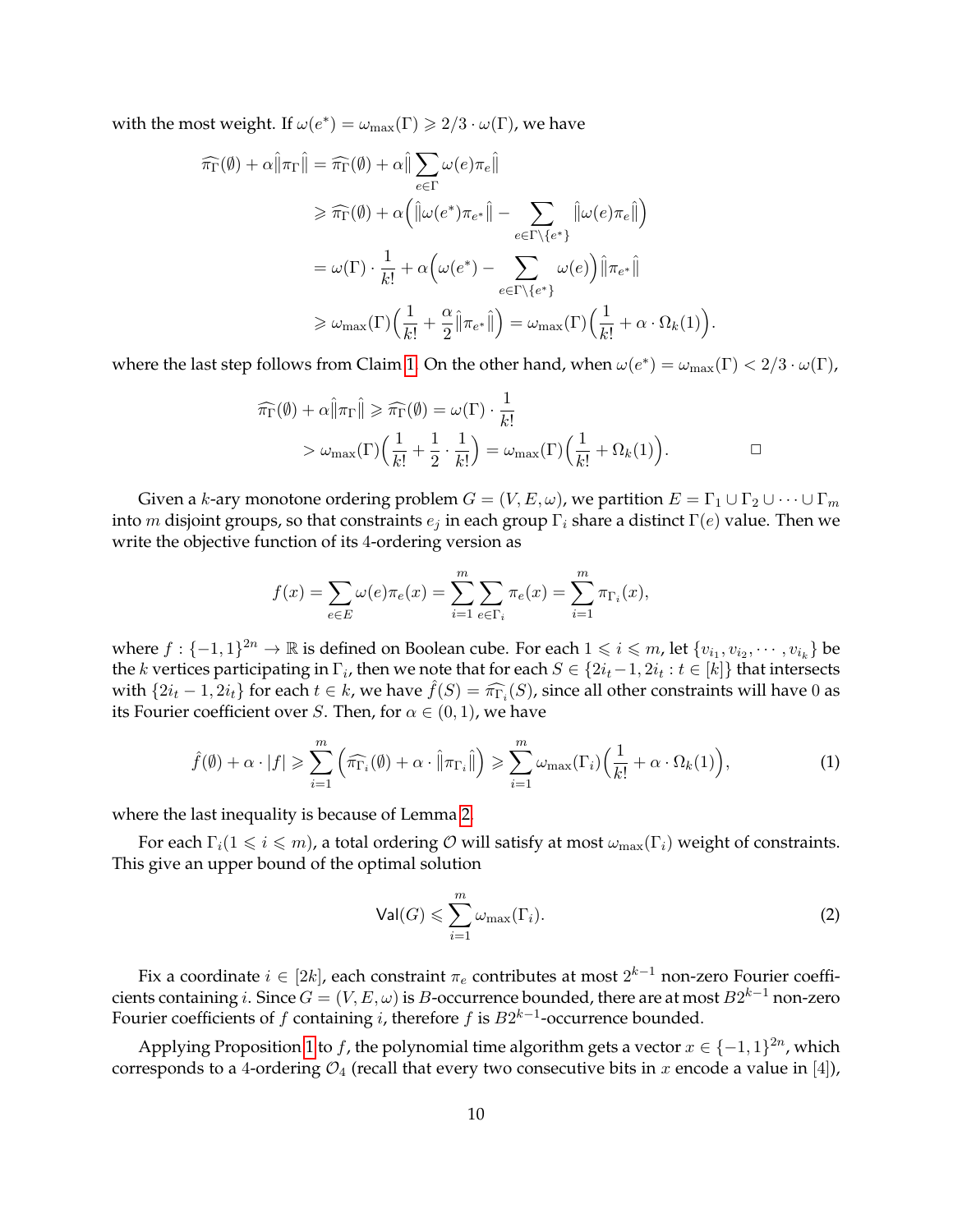such that

$$
\begin{split} \mathsf{Val}_4^{\mathcal{O}_4}(G) &= f(x) \geqslant \hat{f}(\emptyset) + \frac{1}{k2^k B} |f| \\ &\geqslant \sum_{i=1}^m \omega_{\max}(\Gamma_i) \Big(\frac{1}{k!} + \Omega_k(1/B)\Big) \geqslant \mathsf{Val}(G) \Big(\frac{1}{k!} + \Omega_k(1/B)\Big), \end{split}
$$

where the last two inequalities use [\(1\)](#page-9-0) and [\(2\)](#page-9-1) separately.

# <span id="page-10-0"></span>**5 Bounded occurrence 3-ary ordering CSP with general pay-off functions**

For a ordering CSP problem  $\mathcal{I} = (V, E, \Omega)$  with general pay-off functions, we define

$$
\mathsf{Rand}(\mathcal{I}) \stackrel{\text{def}}{=} \mathop{\mathbf{E}}_{\text{injective } \mathcal{O}: V \to \mathbb{Z}}[\mathsf{Val}^{\mathcal{O}}(\mathcal{I})],
$$

as the performance of random ordering. Then we prove our main result for 3-ary ordering CSPs:

<span id="page-10-1"></span>**Theorem 2.** *Given a B-occurrence bounded 3-ary ordering CSP problem*  $\mathcal{I} = (V, E, \Omega)$  *with general payoff functions, there is a poly-time randomized algorithm, to find a solution satisfying at least* Rand( $I$ ) +  $(Val(\mathcal{I}) - Rand(\mathcal{I})) \cdot \Omega(1/B)$  *weight (in expectation).* 

To prove Theorem [2,](#page-10-1) it is enough to prove the following lemma.

<span id="page-10-2"></span>**Lemma 3.** *Given a B-occurrence bounded 3-ary ordering CSP problem*  $\mathcal{I} = (V, E, \Omega)$  *with general pay-off functions, it is possible, in polynomial time, to find a 4-ordering solution*  $\mathcal{O}_4$  *with Rand(I) + (Val(I) –*  $\text{Rand}(\mathcal{I})\cdot \Omega(1/B)$  *weight.* 

We call a set E of constraints *simple set* if there are no two constraints  $e_1, e_2 \in E$  with  $\Gamma(e_1) =$  $\Gamma(e_2)$ . We can assume in the proof that E is simple, or we can combine the two constraints sharing the same  $\Gamma(\cdot)$  into a new constraint (the new pay-off function is just an addition of two old pay-off functions, perhaps with some permutations), and this does not increase the occurrence bound B.

**Ideal proof sketch of Lemma [3.](#page-10-2)** Similarly as we did with monotone ordering problems, our ideal goal is to first show that for each constraint  $e \in E$ , the 4-ordering pay-off function  $\pi_e$  ensures that  $\|\pi_e\|$  is proportional to the maximum possible value of  $\omega_e$ , specifically to argue that there exists some constant  $c > 0$ , such that  $\|\pi_e\| \geqslant c(\max_{\mathcal{O}}\{\omega_e(\mathcal{O})\}-\mathbf{E}_{\mathcal{O}}[\omega_e(\mathcal{O})])$ . Then, because this part of the Fourier spectrum cannot be canceled with coefficients of other constraints, they will appear in the objective function  $f(x) = \sum_{e \in E} \pi_e(x)$ . This will give a good lower bound on  $|f|$ , as follows:

$$
|f| \geqslant \sum_{e \in E} \|\pi_e\| \geqslant \sum_{e \in E} c(\max_{\mathcal{O}}\{\omega_e(\mathcal{O})\} - \mathbf{E}[\omega_e(\mathcal{O})])
$$
  

$$
= c\Bigl(\sum_{e \in E} \max_{\mathcal{O}}\{\omega_e(\mathcal{O})\} - \mathbf{E}[\sum_{e} \omega_e(\mathcal{O})]\Bigr) \geqslant c(\text{Val}(\mathcal{I}) - \text{Rand}(\mathcal{I})) .
$$

At this point, we can use Proposition [1](#page-5-2) to get a non-trivial gain over random solution.

 $\Box$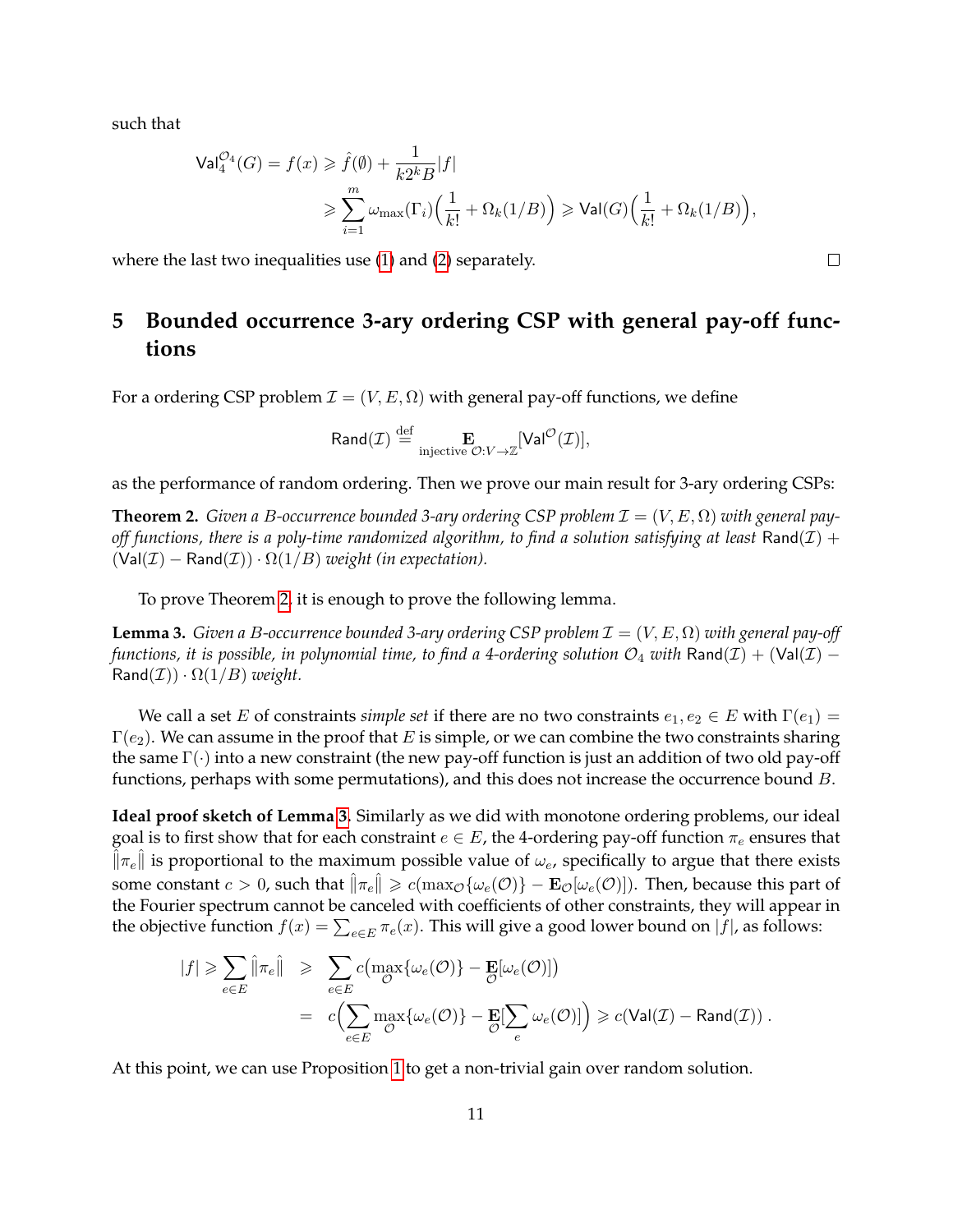But unfortunately, sometimes  $\hat\|pi_e\hat\|$  can be  $0$  even when there is a large gap between  $\max_{\cal O}\{\omega_e({\cal O})\}$ and  $\mathbf{E}_{\mathcal{O}}[\omega_e(\mathcal{O})]$ .

<span id="page-11-0"></span>**Fact 3.** Let  $e = (v_i, v_j, v_k)$ , the following pay-off functions are such kind of examples (for the statement *above).*

- $\omega_e(\mathcal{O}) = \mathbf{1}_{\mathcal{O}(v_i) < \mathcal{O}(v_j)}$ , and  $\omega_e(\mathcal{O}) = \mathbf{1}_{\mathcal{O}(v_i) > \mathcal{O}(v_j)}$ ;
- $\bullet \ \omega_e(\mathcal{O}) = \mathbf{1}_{\mathcal{O}(v_j)<\mathcal{O}(v_k)}$ , and  $\omega_e(\mathcal{O}) = \mathbf{1}_{\mathcal{O}(v_k)>\mathcal{O}(v_j)}$ ;
- $\omega_e(\mathcal{O}) = \mathbf{1}_{\mathcal{O}(v_k)<\mathcal{O}(v_i)}$ , and  $\omega_e(\mathcal{O}) = \mathbf{1}_{\mathcal{O}(v_i)> \mathcal{O}(v_k)}$ ;
- $\bullet\;\omega_e(\mathcal{O})=\mathbf{1}_{\mathcal{O}(v_i)<\mathcal{O}(v_j)<\mathcal{O}(v_k)}+\mathbf{1}_{\mathcal{O}(v_j)<\mathcal{O}(v_k)<\mathcal{O}(v_i)}+\mathbf{1}_{\mathcal{O}(v_k)<\mathcal{O}(v_i)<\mathcal{O}(v_j)}$ , and

$$
\omega_e(\mathcal{O}) = \mathbf{1}_{\mathcal{O}(v_k) < \mathcal{O}(v_j) < \mathcal{O}(v_i)} + \mathbf{1}_{\mathcal{O}(v_i) < \mathcal{O}(v_k) < \mathcal{O}(v_j)} + \mathbf{1}_{\mathcal{O}(v_j) < \mathcal{O}(v_i) < \mathcal{O}(v_k)}.
$$

It is easy to see that first three pairs of pay-off functions have  $\|\pi_e\|=0$  since they only depend on two out of three coordinates. For the last pair, note we can rewrite them as summation of payoff functions that depend on no more than two coordinates :  $\omega_e(\mathcal{O}) = \mathbf{1}_{\mathcal{O}(v_i) < \mathcal{O}(v_j)} + \mathbf{1}_{\mathcal{O}(v_j) < \mathcal{O}(v_k)} +$  $1_{\mathcal{O}(v_k)<\mathcal{O}(v_i)}-1$  and  $\omega_e(\mathcal{O})=1_{\mathcal{O}(v_k)<\mathcal{O}(v_j)}+1_{\mathcal{O}(v_j)<\mathcal{O}(v_i)}+1_{\mathcal{O}(v_i)<\mathcal{O}(v_k)}-1$ , respectively. We call the pay-off functions shown in Fact [3](#page-11-0) as *binary representable* pay-off functions.

*Proof of Lemma [3.](#page-10-2)* In view of the above, we claim the following crucial lemma which shows that the above binary-representable pay-offs are the only obstacles to our plan. The proof of the lemma is deferred to Appendix [B.](#page-15-0)

<span id="page-11-1"></span>**Lemma 4.** *There exists a constant*  $c > 0$ *, such that for every 3-ary pay-off function*  $\omega_e$  *on some triple*  $e = (v_i, v_j, v_k)$  the following holds. If for every binary representable pay-off function  $\omega$ , there exists some  $\alpha$  *ordering*  $\mathcal O$  *of*  $v_i, v_j, v_k$  *such that*  $\omega(\mathcal O)>0$  *and*  $\omega_e(\mathcal O)=0$  *(i.e.,*  $\omega_e$  *does not "contain" any binary representable pay-off functions), then*

$$
\|\pi_e\| \geq c \cdot \max_{\mathcal{O}}\{\omega_e(\mathcal{O})\}.
$$

Using Lemma [4,](#page-11-1) it is not hard to see that we can rewrite the set  $E$  of constraints (together with their pay-off functions) as  $E_3 \cup E_2$  together with a constant  $b \in \mathbb{R}$ , such that

$$
\sum_{e\in E}\omega_e=\sum_{e_3\in E_3}\omega_{e_3}+\sum_{e_2\in E_2}\omega_{e_2}+b\ ,
$$

where  $E_3$  is a simple set of 3-ary pay-off functions none of which contain binary representable pay-off functions, and  $E_2$  is a simple set of (weighted) monotone 2-ordering constraints.

The constraints in  $E_2$  can be handled by virtue of Claim [1,](#page-8-0) since they just correspond to monotone *k*-ordering constraints for  $k = 2$ .

<span id="page-11-2"></span>**Corollary 2** (of Claim [1\)](#page-8-0). For every  $e_2 \in E_2$ ,  $\|\pi_{e_2}\| \geq 1/2 \cdot \max_{\mathcal{O}} \{ \omega_{e_2}(\mathcal{O}) \}$ .

We emphasize that pay-off functions are always non-negative, and therefore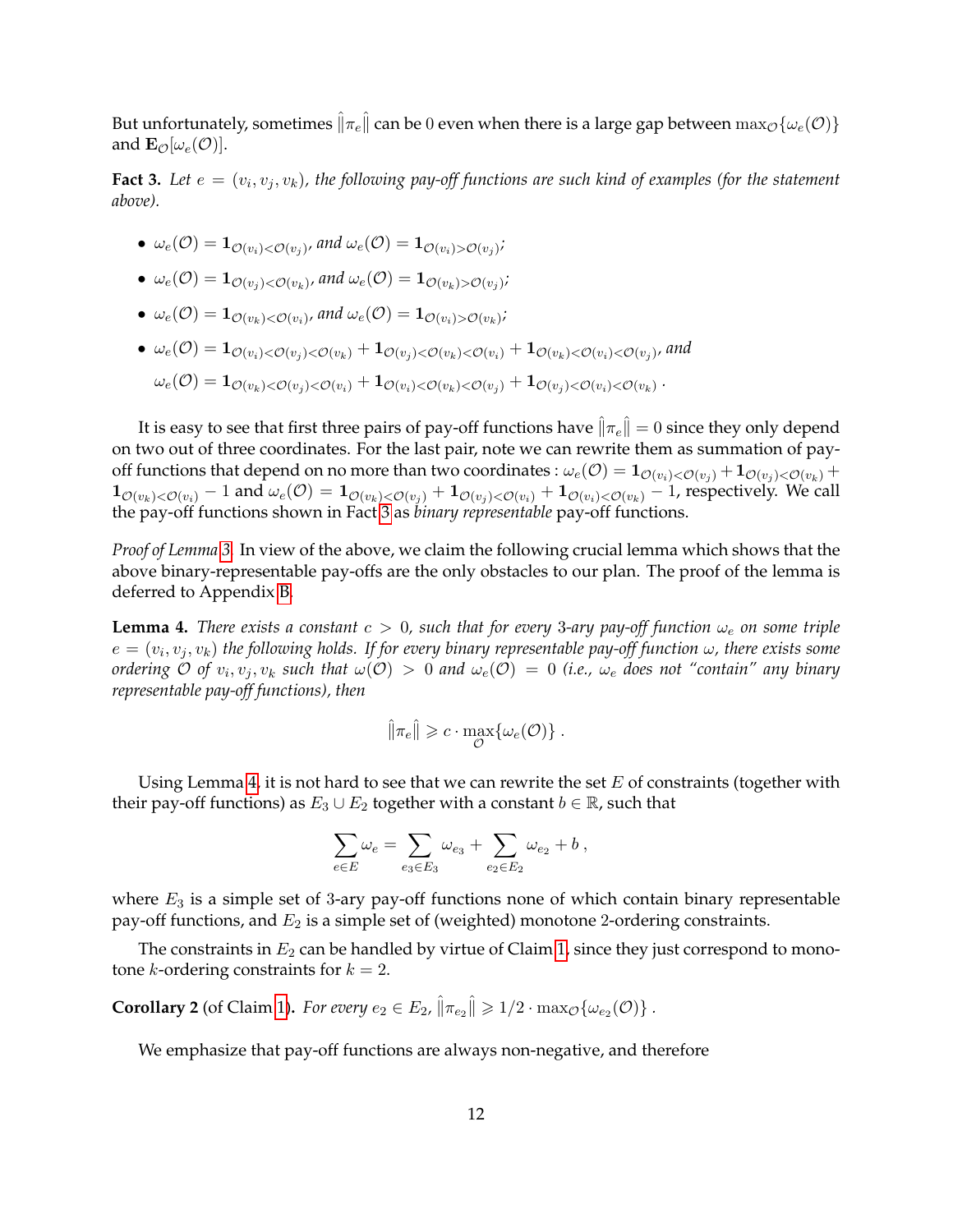<span id="page-12-0"></span>**Fact 4.**  $\mathsf{Rand}(\mathcal{I}) = \mathop{\mathbf{E}}_\mathcal{O}$  $\sqrt{ }$ e∈E  $\omega_e(\mathcal{O})\Big]=\mathop{\mathbf{E}}_\mathcal{O}$  $\sqrt{ }$  $e_3 \in E_3$  $\omega_{e_3}(\mathcal{O}) + \sum$  $e_2 \in E_2$  $\omega_{e_2}(\mathcal{O})+b \Bigr] \geqslant b \, .$ 

Remember our 4-ary objective function  $f : [4]^n \to \mathbb{R}$  is

$$
f(\mathcal{O}_4) = \underset{\mathcal{O} \sim \mathcal{O}_4}{\mathbf{E}} \left[ \sum_{e \in E} \omega_e(\mathcal{O}) \right] = \sum_{e_3 \in E_3} \pi_{e_3}(\mathcal{O}_4) + \sum_{e_2 \in E_2} \pi_{e_2}(\mathcal{O}_4) + b,
$$

by a similar argument as Fact [2,](#page-7-3) we know that, viewing  $f$  as a function defined on Boolean cube, we have

**Fact 5.** 
$$
\hat{f}(\emptyset) = \mathbf{E}[f(x)] = \mathbf{E} \left[ \sum_{e \in E} \omega_e(\mathcal{O}) \right] = \text{Rand}(\mathcal{I})
$$
.

Since f is a  $O(B)$ -occurrence bounded polynomial, in order to apply Proposition [1](#page-5-2) to finish this proof, we only need to prove that

<span id="page-12-1"></span>
$$
\Big| \sum_{e_3 \in E_3} \pi_{e_3} + \sum_{e_2 \in E_2} \pi_{e_2} \Big| \geqslant \Big( \sum_{e_3 \in E_3} \max_{\mathcal{O}} \{ \omega_{e_3}(\mathcal{O}) \} + \sum_{e_2 \in E_2} \max_{\mathcal{O}} \{ \omega_{e_2}(\mathcal{O}) \} \Big) \cdot \Omega(1), \tag{3}
$$

as this would imply that

$$
|f| = \Big|\sum_{e_3 \in E_3} \pi_{e_3} + \sum_{e_2 \in E_2} \pi_{e_2}\Big| \geqslant (\mathsf{Val}(\mathcal{I}) - b) \cdot \Omega(1) \geqslant (\mathsf{Val}(\mathcal{I}) - \mathsf{Rand}(\mathcal{I})) \cdot \Omega(1),
$$

where the last step used Fact [4.](#page-12-0)

To prove [\(3\)](#page-12-1), we first establish the following upper bound.

<span id="page-12-2"></span>**Fact 6.** *For each*  $e_3 \in E_3$ *, we have* 

 $\overline{\phantom{a}}$ I  $\overline{\phantom{a}}$ 

$$
|\pi_{e_3}| \leqslant \sum_{S \subseteq [6]} |\widehat{\pi_{e_3}}(S)| \leqslant \sqrt{2^6 \Big( \sum_{S \subseteq [6]} \widehat{\pi_{e_3}}(S)^2 \Big)} \\
= 8 \sqrt{\mathop{\mathbf{E}}_{x \in \{-1,1\}^6} [\pi_{e_3}(x)^2]} \leqslant 8 \max_{x \in \{-1,1\}^6} {\{\pi_{e_3}(x)\}} \leqslant 8 \max_{\mathcal{O}} {\{\omega_{e_3}(\mathcal{O})\}}.
$$

We discuss the following two cases to establish [\(3\)](#page-12-1).

When  $\sum_{e_3\in E_3}\max_\mathcal{O}\{\omega_{e_3}(\mathcal{O})\}\geqslant\frac{1}{32}\cdot\sum_{e_2\in E_2}\max_\mathcal{O}\{\omega_{e_2}(\mathcal{O})\}$ , by Lemma [4,](#page-11-1) we have

$$
\sum_{e_3 \in E_3} \pi_{e_3} + \sum_{e_2 \in E_2} \pi_{e_2} \Big| \geqslant \sum_{e_3 \in E_3} \|\pi_{e_3}\| \geqslant c \sum_{e_3 \in E_3} \max_{\mathcal{O}} \{\omega_{e_3}(\mathcal{O})\}
$$

$$
\geqslant \frac{c}{33} \cdot \Big( \sum_{e_3 \in E_3} \max_{\mathcal{O}} \{\omega_{e_3}(\mathcal{O})\} + \sum_{e_2 \in E_2} \max_{\mathcal{O}} \{\omega_{e_2}(\mathcal{O})\} \Big).
$$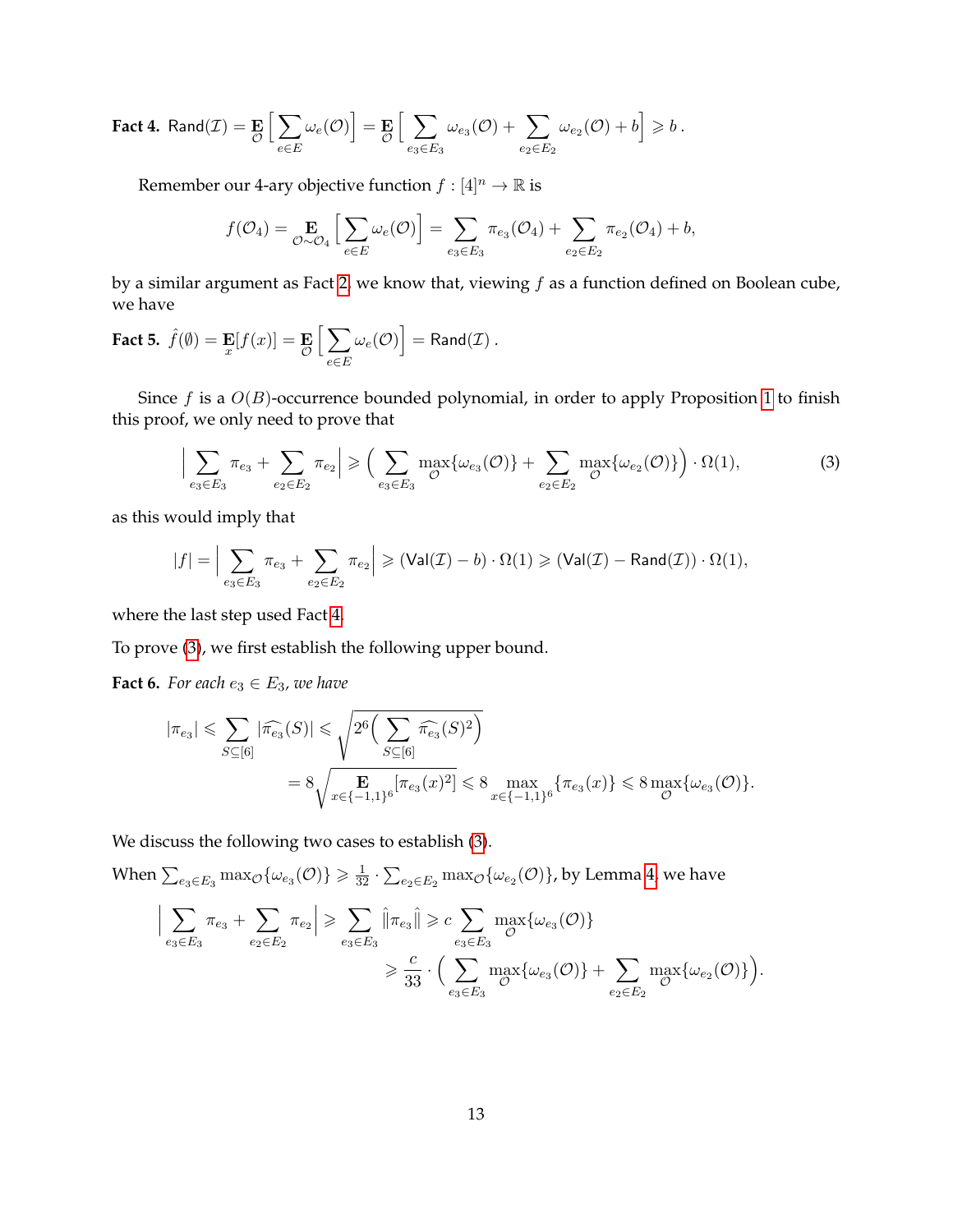<span id="page-13-5"></span>On the other hand, when  $\sum_{e_3\in E_3}\max_\mathcal{O}\{\omega_{e_3}(\mathcal{O})\}< 1/32\cdot \sum_{e_2\in E_2}\max_\mathcal{O}\{\omega_{e_2}(\mathcal{O})\}$ , by Corollary [2](#page-11-2) and Fact [6,](#page-12-2)

$$
\left| \sum_{e_3 \in E_3} \pi_{e_3} + \sum_{e_2 \in E_2} \pi_{e_2} \right| \geq \sum_{e_2 \in E_2} \left| \pi_{e_2} \right| - \sum_{e_3 \in E_3} |\pi_{e_3}|
$$
  
\n
$$
\geq \frac{1}{2} \sum_{e_2 \in E_2} \max_{\mathcal{O}} \{ \omega_{e_2}(\mathcal{O}) \} - 8 \sum_{e_3 \in E_3} \max_{\mathcal{O}} \{ \omega_{e_3}(\mathcal{O}) \} \geq \left( \frac{1}{2} - \frac{1}{4} \right) \sum_{e_2 \in E_2} \max_{\mathcal{O}} \{ \omega_{e_2}(\mathcal{O}) \}
$$
  
\n
$$
\geq \frac{1}{4} \cdot \frac{32}{33} \cdot \left( \sum_{e_3 \in E_3} \max_{\mathcal{O}} \{ \omega_{e_3}(\mathcal{O}) \} + \sum_{e_2 \in E_2} \max_{\mathcal{O}} \{ \omega_{e_2}(\mathcal{O}) \} \right). \qquad \Box \text{ (Lemma 3)}
$$

# **6 Concluding remarks**

In this paper, we investigated the problem whether there are non-trivial approximation algorithms for bounded occurrence ordering CSPs. By reducing the problem to a CSP over a fixed size domain, and applying a variant of Håstad's algorithm [Hås00], we give a positive answer for monotone ordering problems, and 3-ary ordering CSPs. The obvious open question left by our work is whether we can extend the technique presented in this paper to ordering CSPs with arbitrary arity. Given our approach, the following natural question arises in this vein: given maximum occurrence B, and arity k, does there exist a constant  $t = t(B, k)$  so that it is enough to solve the t-ordering version to get a non-trivial approximate solution for the original ordering CSP? At first glance, one might believe that the answer to this question is "no", as t being independent of  $n$ seems too strong a restriction. But as Lemma [1](#page-7-2) showed, even under a stronger restriction that  $t = 4$ (which is independent of  $k$  as well), the answer is still "yes" for monotone ordering problems. In view of this special case, we believe that there is a generalization of Lemma [1](#page-7-2) and Lemma [3](#page-10-2) to general bounded occurrence ordering CSPs, and leave the resolution of this as an open problem.

### **References**

<span id="page-13-4"></span><span id="page-13-3"></span><span id="page-13-2"></span><span id="page-13-1"></span><span id="page-13-0"></span>[AM09] Per Austrin and Elchanan Mossel. Approximation resistant predicates from pairwise independence. *Computational Complexity*, 18(2):249–271, 2009. Preliminary version in CCC'08. [2](#page-1-0) [BK10] Manuel Bodirsky and Jan Kára. The complexity of temporal constraint satisfaction problems. *J. ACM*, 57:9:1–9:41, February 2010. [3](#page-2-1) [BS97] Bonnie Berger and Peter W. Shor. Tight bounds for the Maximum Acyclic Subgraph problem. *J. Algorithms*, 25(1):1–18, 1997. [3](#page-2-1) [CGM09] Moses Charikar, Venkatesan Guruswami, and Rajsekar Manokaran. Every permutation CSP of arity 3 is approximation resistant. In *Proceedings of the 24th IEEE Conference on Computational Complexity*, pages 62–73, July 2009. [3,](#page-2-1) [4](#page-3-1) [CS98] Benny Chor and Madhu Sudan. A geometric approach to betweenness. *SIAM J. Discrete Math.*, 11(4):511–523, 1998. [3](#page-2-1)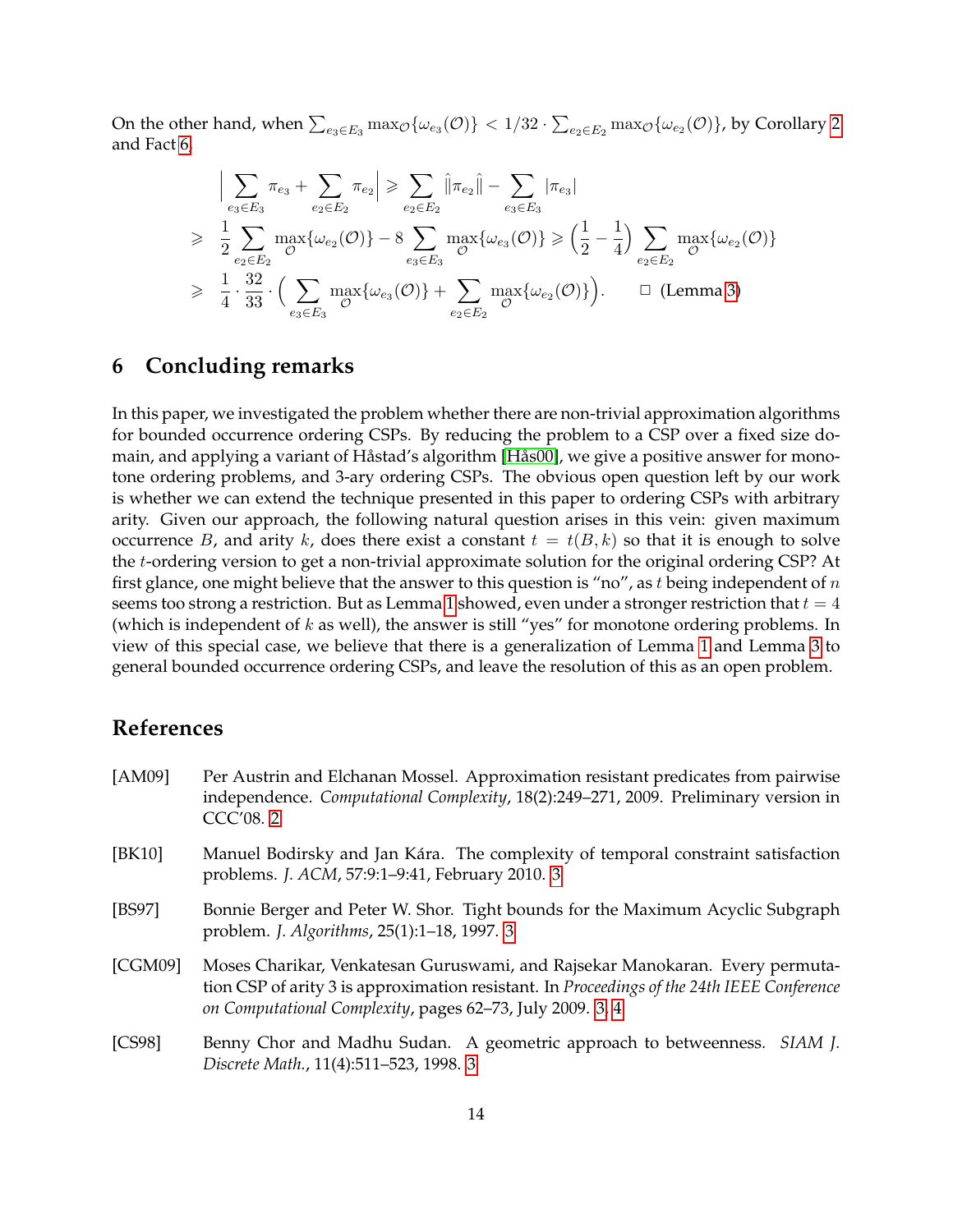- <span id="page-14-3"></span>[EG04] Lars Engebretsen and Venkatesan Guruswami. Is constraint satisfaction over two variables always easy? *Random Structures and Algorithms*, 25(2):150–178, 2004. [2](#page-1-0)
- <span id="page-14-9"></span>[GHM<sup>+</sup>11] Venkatesan Guruswami, Johan Håstad, Rajsekar Manokaran, Prasad Raghavendra, and Moses Charikar. Beating the random ordering is hard: Every ordering CSP is approximation resistant. *SIAM J. Comput.*, 40(3):878–914, 2011. [3,](#page-2-1) [4](#page-3-1)
- <span id="page-14-7"></span>[GM06] Walter Guttmann and Markus Maucher. Variations on an ordering theme with constraints. In Gonzalo Navarro, Leopoldo E. Bertossi, and Yoshiharu Kohayakawa, editors, *IFIP TCS*, volume 209 of *IFIP*, pages 77–90. Springer, 2006. [3](#page-2-1)
- <span id="page-14-8"></span>[GMR08] Venkatesan Guruswami, Rajsekar Manokaran, and Prasad Raghavendra. Beating the random ordering hard: Inapproximability of maximum acyclic subgraph. In *Proceedings of the 49th IEEE Symposium on Foundations of Computer Science*, pages 573–582, 2008. [3,](#page-2-1) [4](#page-3-1)
- <span id="page-14-2"></span>[GW95] Michel X. Goemans and David P. Williamson. Improved approximation algorithms for maximum cut and satisfiability problems using semidefinite programming. *Journal of the ACM*, 42(6):1115–1145, 1995. [2](#page-1-0)
- <span id="page-14-5"></span>[Hås00] Johan Håstad. On bounded occurrence constraint satisfaction. *Inf. Process. Lett.*, 74(1-2):1–6, 2000. [2,](#page-1-0) [3,](#page-2-1) [4,](#page-3-1) [7,](#page-6-0) [14](#page-13-5)
- <span id="page-14-1"></span>[Hås01] Johan Håstad. Some optimal inapproximability results. *Journal of the ACM*, 48(4):798– 859, 2001. [2](#page-1-0)
- <span id="page-14-4"></span>[Hås08] Johan Håstad. Every 2-CSP allows nontrivial approximation. *Computational Complexity*, 17(4):549–566, 2008. [2](#page-1-0)
- <span id="page-14-10"></span>[Mak09] Yury Makarychev. Simple linear time approximation algorithm for betweenness. *Microsoft Research Technical Report MSR-TR-2009-74*, 2009. [3](#page-2-1)
- <span id="page-14-0"></span>[Rag08] Prasad Raghavendra. Optimal algorithms and inapproximability results for every CSP? In *Proceedings of the 40th ACM Symposium on Theory of Computing*, pages 245– 254, 2008. [2](#page-1-0)
- <span id="page-14-6"></span>[Tre01] Luca Trevisan. Non-approximability results for optimization problems on bounded degree instances. In *Proceedings of the 33rd Annual ACM Symposium on Theory of Computing*, pages 453–461, 2001. [2](#page-1-0)

### <span id="page-14-11"></span>**A Proof of Claim [1](#page-8-0)**

In this section, we prove that for monotone k-ary constraint  $\pi_e$ ,

**Claim [1](#page-8-0)** (restated).  $\hat{\pi_e}(S_{\text{odd}}^+) = \frac{-2^{1-k} + 2^{2-2k}}{k!}$  $\frac{1}{k!}$ .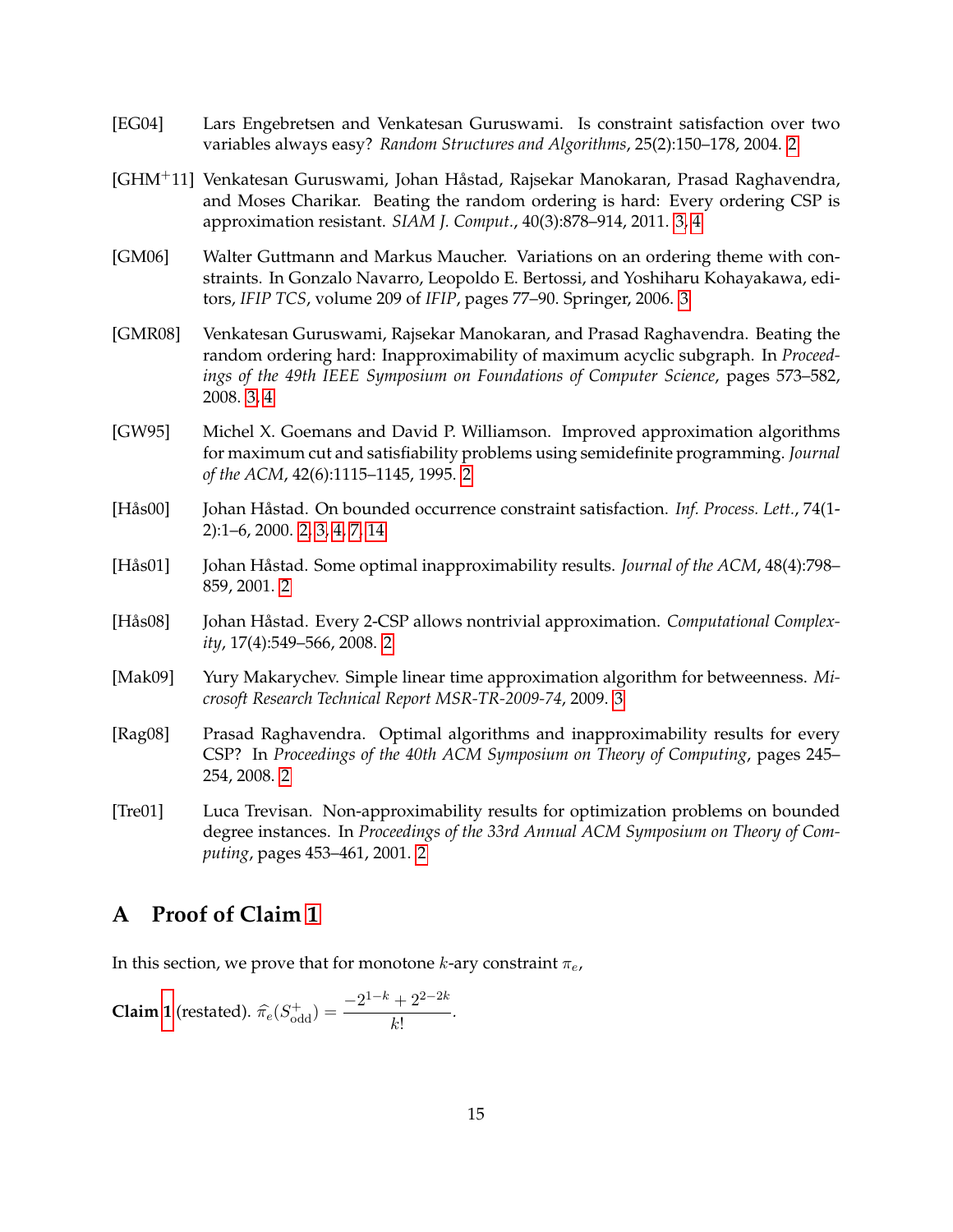*Proof.* Since the coordinates of  $\pi_e$  has the same order as they are shown in  $e$ , we can write the value of  $\pi_e$  explicitly as

.

$$
\pi_e(x) = \begin{cases} \frac{1}{n_1! n_2! n_3! n_4!} & \text{when } x = (1, 1)^{n_1} \circ (1, -1)^{n_2} \circ (-1, 1)^{n_3} \circ (-1, -1)^{n_4} \\ 0 & \text{otherwise} \end{cases}
$$

Therefore

$$
\begin{split}\n\widehat{\pi_e}(S_{\text{odd}}^+) &= \mathop{\mathbf{E}}_{x \in \{-1,1\}^{2k}}[\pi_e(x)\chi_{S_{\text{odd}}^+}(x)] \\
&= \frac{1}{4^k} \sum_{n_1+n_2+n_3+n_4=k} \frac{(-1)^{n_3+n_4}}{n_1! n_2! n_3! n_4!} \cdot (-1)^{1_{n_4} > 0 \vee (n_3 = n_4 = 0 \wedge n_2 > 0)} \\
&= \frac{1}{4^k} \left( - \sum_{n_1+n_2+n_3+n_4=k, n_4 > 0} \frac{(-1)^{n_3+n_4}}{n_1! n_2! n_3! n_4!} + \sum_{n_1+n_2+n_3=k, n_3 > 0} \frac{(-1)^{n_3}}{n_1! n_2! n_3!} - \sum_{n_1+n_2=k, n_2 > 0} \frac{1}{n_1! n_2!} + \frac{1}{k!} \right).\n\end{split}
$$

This is just the  $k$ -th coefficient of the polynomial

$$
\frac{1}{4^k} \left( -e^{2x} e^{-x} (e^{-x} - 1) + e^{2x} (e^{-x} - 1) - e^x (e^x - 1) + e^x \right) = \frac{-2e^{2x} + 4e^x - 1}{4^k}.
$$
  
for  $k > 0$ , we have  $\hat{\pi}_e(S_{\text{odd}}^+) = \frac{-2^{1-k} + 2^{2-2k}}{4^k}.$ 

Thus, for  $k > 0$ , we have  $\widehat{\pi}_e(S_{\text{odd}}^+) = \frac{-2}{k}$  $k!$ 

## <span id="page-15-0"></span>**B Proof of Lemma [4](#page-11-1)**

For reader's convenience, we restate the lemma as follows.

**Lemma** [4](#page-11-1) (restated). *There exists a constant*  $c > 0$ , such that for every 3-ary pay-off function  $\omega_e$  on some triple  $e=(v_i,v_j,v_k)$  the following holds. If for every binary representable pay-off function  $\omega$ , there exists some ordering  $\cal O$  of  $v_i, v_j, v_k$  such that  $\omega({\cal O})>0$  and  $\omega_e({\cal O})=0$  (i.e.,  $\omega_e$  does not "contain" any binary *representable pay-off functions), then*

$$
\|\pi_e\| \geqslant c \cdot \max_{\mathcal{O}}\{\omega_e(\mathcal{O})\}.
$$

*Proof.* W.l.o.g. suppose that the 3-ary constraint  $e = (v_1, v_2, v_3)$ , and its pay-off function

$$
\begin{array}{lll} \omega_e(\mathcal{O}) &=& a_1 \cdot \mathbf{1}_{\mathcal{O}(v_1) < \mathcal{O}(v_2) < \mathcal{O}(v_3)} + a_2 \cdot \mathbf{1}_{\mathcal{O}(v_1) < \mathcal{O}(v_3) < \mathcal{O}(v_2)} + a_3 \cdot \mathbf{1}_{\mathcal{O}(v_2) < \mathcal{O}(v_1) < \mathcal{O}(v_3)} \\ & & + a_4 \cdot \mathbf{1}_{\mathcal{O}(v_2) < \mathcal{O}(v_3) < \mathcal{O}(v_1)} + a_5 \cdot \mathbf{1}_{\mathcal{O}(v_3) < \mathcal{O}(v_1) < \mathcal{O}(v_2)} + a_6 \cdot \mathbf{1}_{\mathcal{O}(v_3) < \mathcal{O}(v_2) < \mathcal{O}(v_1)} \, .\end{array}
$$

We can check by definition that

$$
\begin{aligned}\n\widehat{\pi_e}(\{1,2,4,6\}) &= 12/(2^6 \cdot 3!) \cdot (-a_1 - a_2 + 2a_3 - a_4 + 2a_5 - a_6), \\
\widehat{\pi_e}(\{2,3,4,6\}) &= 12/(2^6 \cdot 3!) \cdot (2a_1 - a_2 - a_3 - a_4 - a_5 + 2a_6), \\
\widehat{\pi_e}(\{2,4,5,6\}) &= 12/(2^6 \cdot 3!) \cdot (-a_1 + 2a_2 - a_3 + 2a_4 - a_5 - a_6).\n\end{aligned}
$$